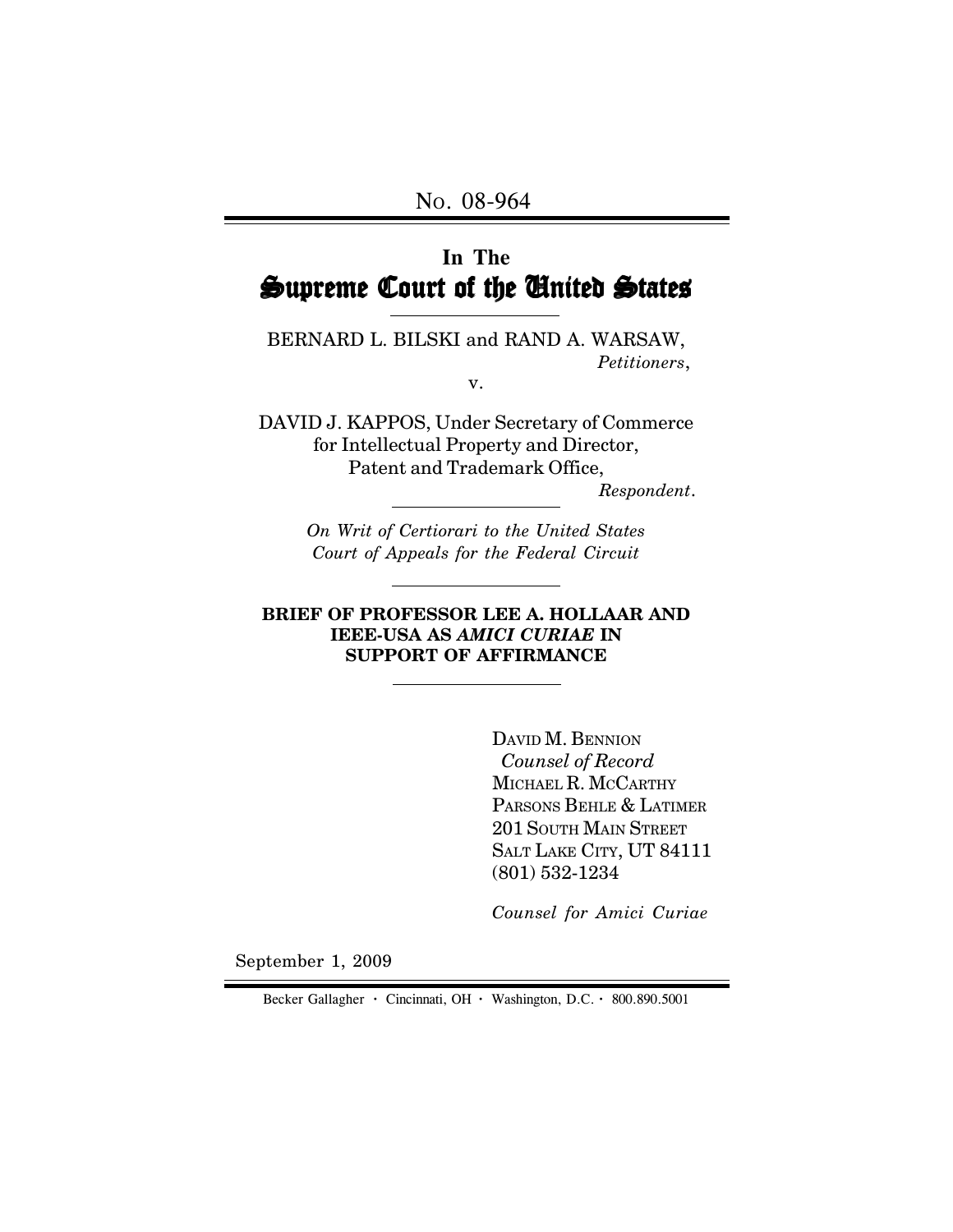# **Table of Contents**

| Interest of the Amici Curiae $\dots\dots\dots\dots\dots\dots$<br>$\mathbf 1$                                                                                                              |  |
|-------------------------------------------------------------------------------------------------------------------------------------------------------------------------------------------|--|
| Summary Of The Argument $\dots\dots\dots\dots\dots\dots$<br>3                                                                                                                             |  |
| 5                                                                                                                                                                                         |  |
| A trilogy of confusing opinions leads to the<br>question before this Court<br>7                                                                                                           |  |
| The need for a simple test for statutory subject<br>9                                                                                                                                     |  |
| What happened after the Diehr opinion shows<br>how spending time on determining statutory<br>subject matter leads to bad patents $\dots\dots$<br>10                                       |  |
| Where to draw the line<br>13                                                                                                                                                              |  |
| The Federal Circuit's opinion just creates new<br>confusion, with software-based inventions as<br>13                                                                                      |  |
| The proposed alternatives will lead to decades<br>of litigation trying to determine where the line<br>$lies \dots \dots \dots \dots \dots \dots \dots \dots \dots \dots \dots \dots \ 16$ |  |
| Software-based inventions need and deserve<br>$\mathbf{pattern}$ protection as processes $\ldots \ldots \ldots$<br>17                                                                     |  |
| Other protections, such as copyright or trade<br>secret, are not sufficient and employing them<br>will only result in distortions in their law $\dots$<br>20                              |  |

i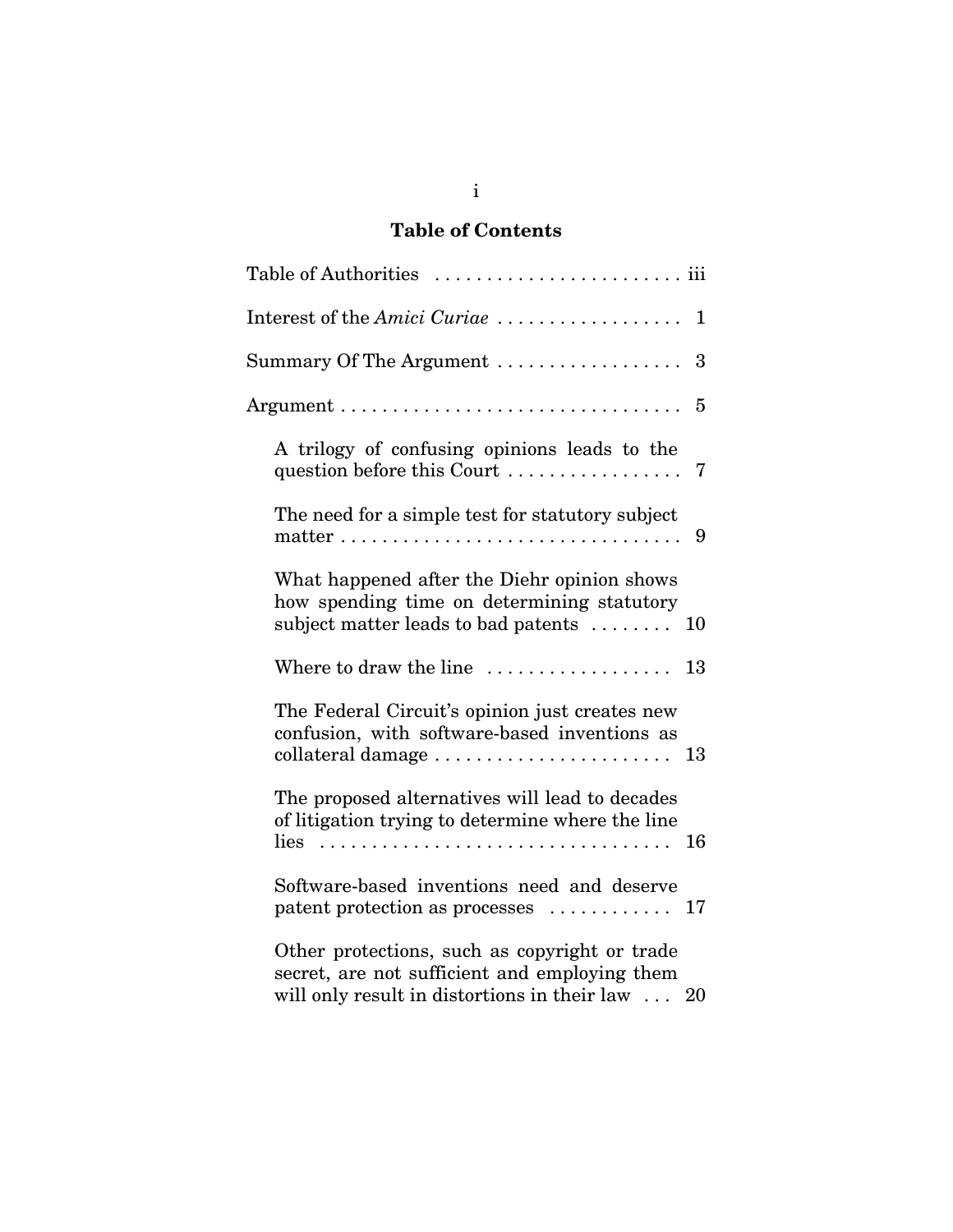| The use of method claims for software-based<br>inventions results in clearer claiming $\ldots$ 22 |
|---------------------------------------------------------------------------------------------------|
| A clear line: statutory methods make or use a<br>machine, manufacture, or composition of          |
|                                                                                                   |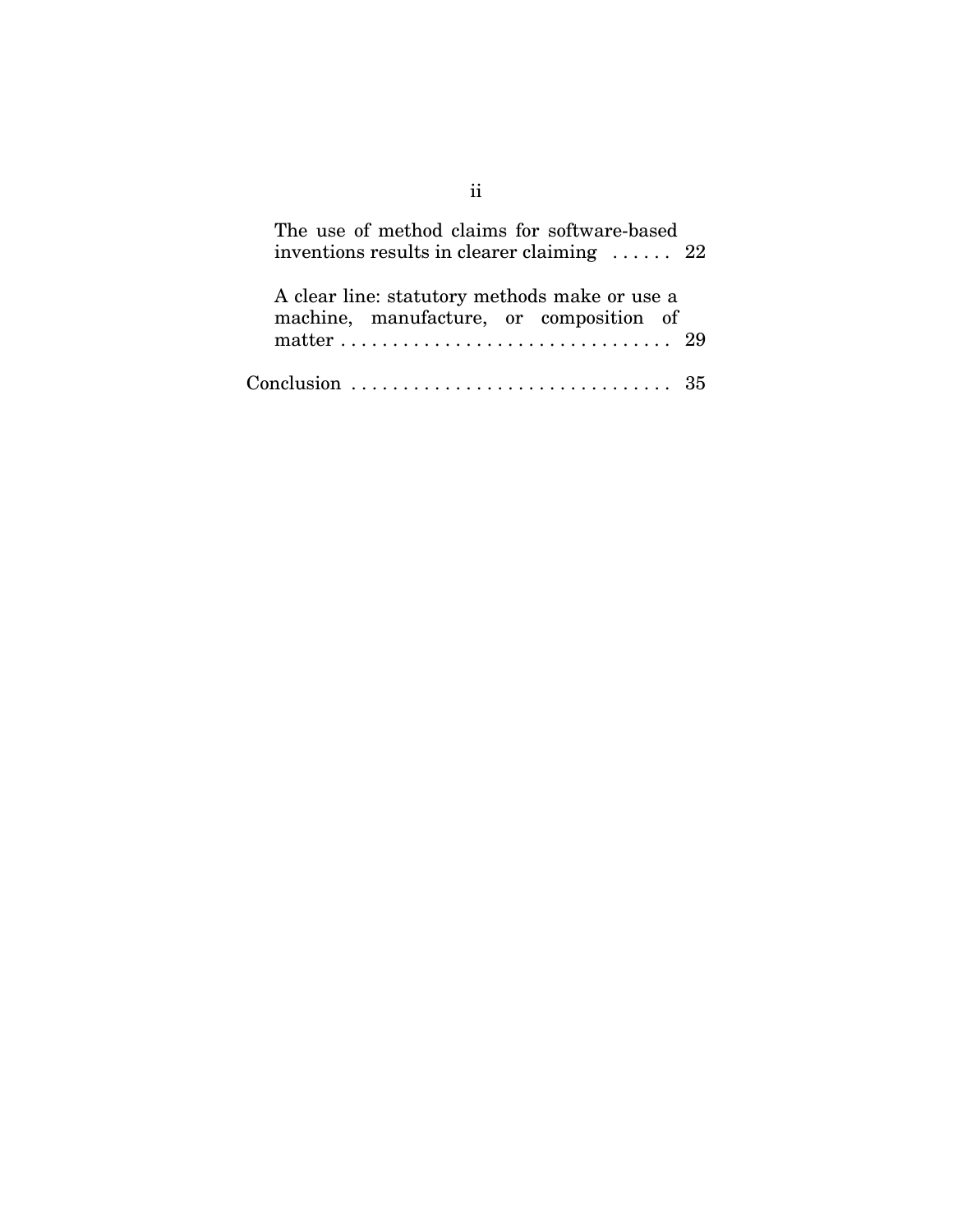# **Table of Authorities**

# **Cases**

| Cochran v. Deener,                                                                                                                           |
|----------------------------------------------------------------------------------------------------------------------------------------------|
| Cybersource v. Retail Decisions,<br>No. C 04-03268 MHP, 2009 U.S. Dist. LEXIS<br>$26056$ (N.D. Cal. Mar. 26, 2009) $\ldots \ldots \ldots$ 15 |
| DealerTrack v. Huber,<br>No. CV 06-2335 AG, 2009 U.S. Dist. LEXIS                                                                            |
| Diamond v. Diehr,                                                                                                                            |
| Ex parte Koo and Leung,<br>Appeal 2008-1344 (BPAI, Nov. 26, 2008)  35                                                                        |
| Ex parte Langemyr,<br>Appeal 2008-1495, 89 USPQ2d 1988 (BPAI,                                                                                |
| Festo Corp. v. Shoketsu Kinzoku Kogyo Kabushiki                                                                                              |
| Gottschalk v. Benson,                                                                                                                        |
| In re Alappat,<br>33 F.3d 1526 (Fed. Cir. 1994)  15                                                                                          |
| In re Benson,<br>441 F.2d 682 (CCPA 1971)<br>16                                                                                              |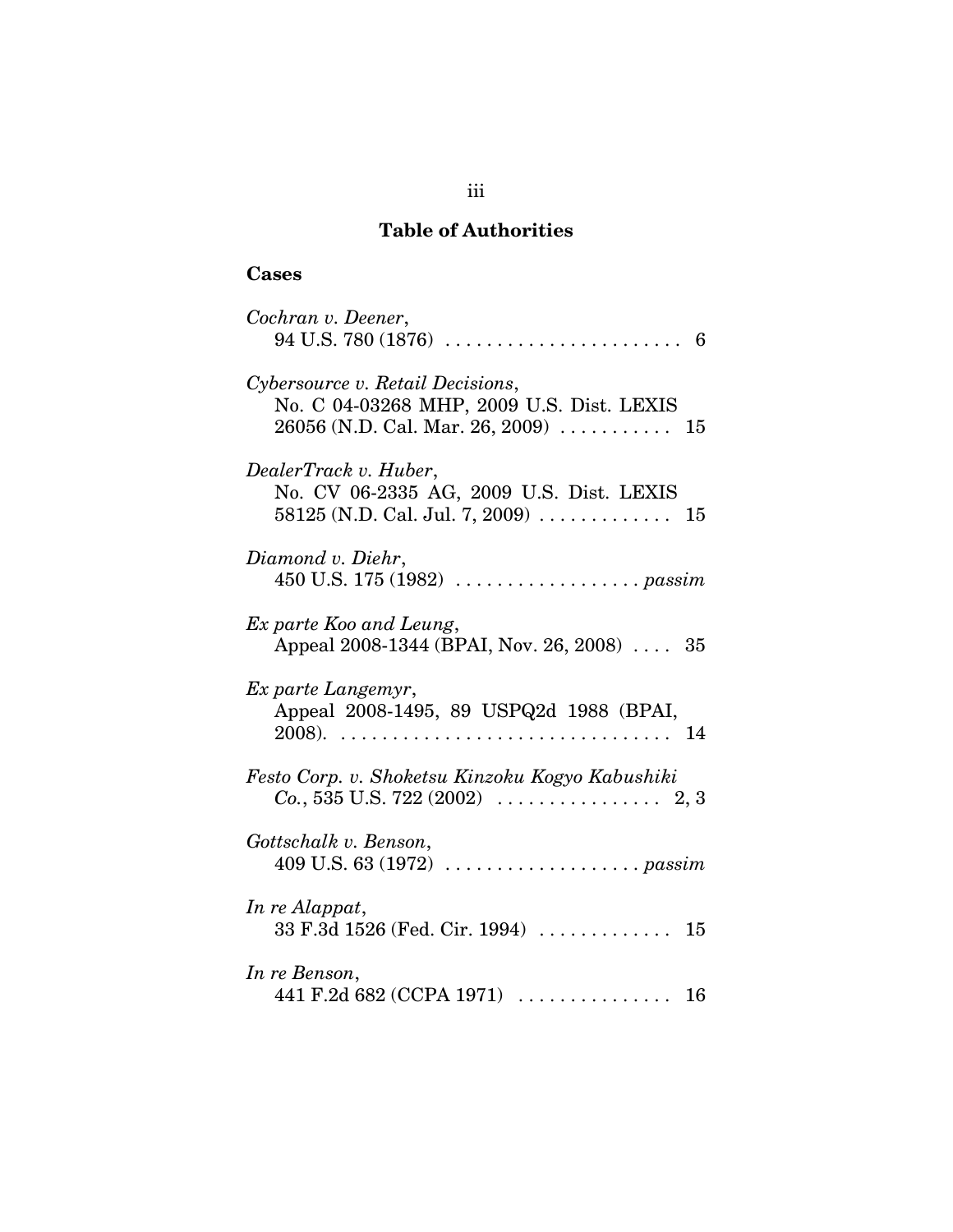| In re Bergy,                                                                                                                       |
|------------------------------------------------------------------------------------------------------------------------------------|
| In re Bilski,<br>545 F.3d 943 (Fed. Cir. 2008)  14                                                                                 |
| In re Freeman,                                                                                                                     |
| In re Morris,<br>127 F.3d 1048 (Fed. Cir. 1997)  32                                                                                |
| In re Noll,                                                                                                                        |
| In re Nuijten,<br>515 F.3d 1361 (Fed. Cir. 2008, cert. denied) 30                                                                  |
| In re Prater,                                                                                                                      |
| In re Schrader,<br>22 F.3d 290 (Fed. Cir. 1994, Newman, J.                                                                         |
| Metro-Goldwyn-Mayer Studios, Inc. v. Grokster,                                                                                     |
| Parker v. Flook,                                                                                                                   |
| Research Corporation Technologies v. Microsoft<br>No. CV-01-658-TUC-RCJ, 2009 U.S. Dist.<br>LEXIS 71883 (D. Az, July 28, 2009)  22 |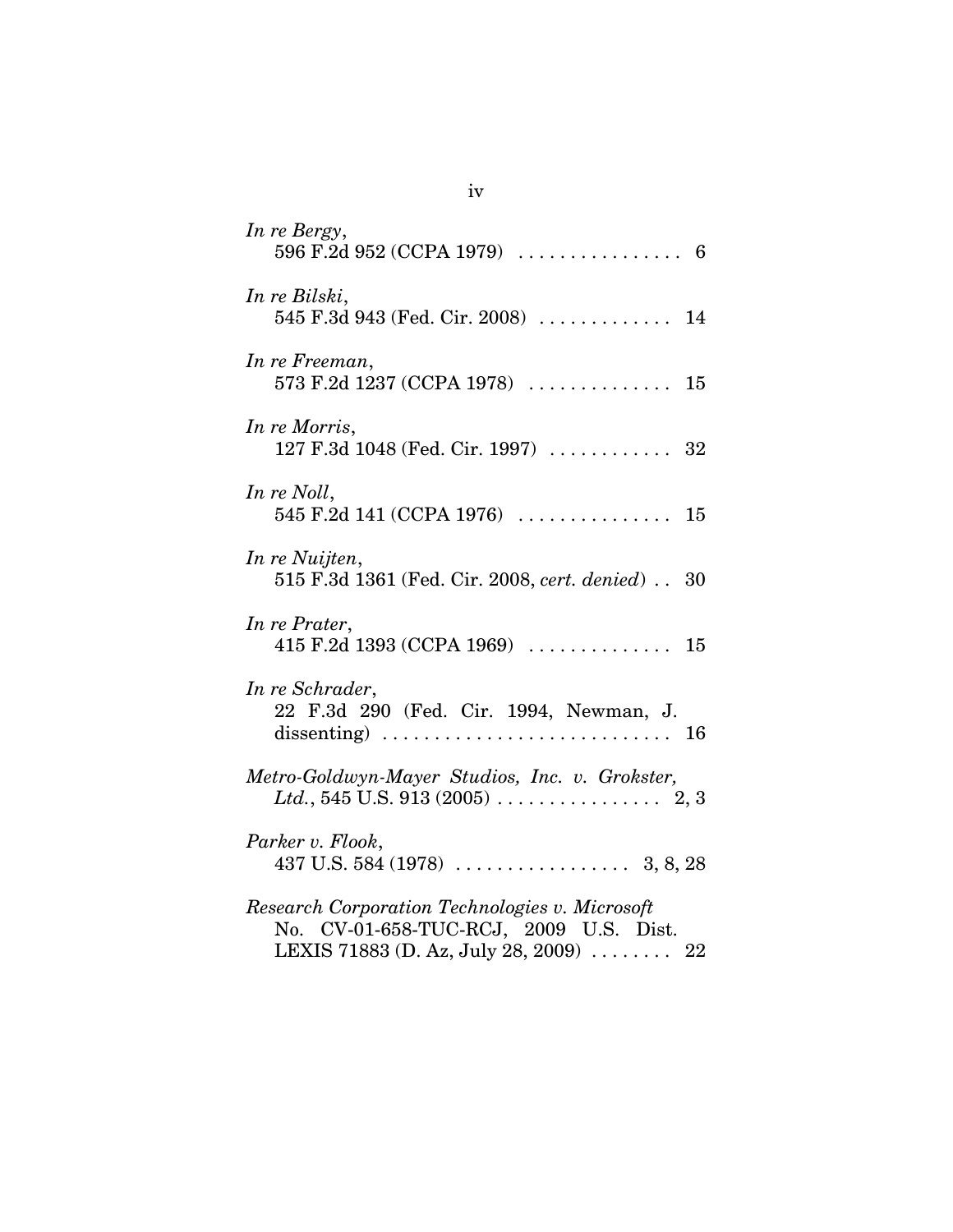| Sitrick v. Dreamworks,<br>516 F.3d 993 (Fed. Cir. 2008)  29                                     |  |
|-------------------------------------------------------------------------------------------------|--|
| State Street Bank v. Signature Financial,<br>149 F.3d 1368 (Fed. Cir. 1998) $\ldots$ 16, 22, 24 |  |

*Whelan Assocs. Inc. v. Jaslow Dental Lab., Inc., et al*., 797 F.2d 1222 (3d Cir. 1986) . . . . . . 20, 21

# **Statutes**

| $35 \text{ U.S.C.} \$ $101 \ldots \ldots \ldots \ldots \ldots \ldots \ldots \ldots \quad 5$<br>$35 \text{ U.S.C.} \$ $102 \ldots \ldots \ldots \ldots \ldots \ldots \ldots \ldots \ldots \quad 6$<br>$35 \text{ U.S.C.} \$ $103 \ldots \ldots \ldots \ldots \ldots \ldots \ldots \ldots \quad 6,34$ | $17 \text{ U.S.C.} \$ $102(b) \ldots \ldots \ldots \ldots \ldots \ldots \ldots \ldots \quad 20$ |
|-----------------------------------------------------------------------------------------------------------------------------------------------------------------------------------------------------------------------------------------------------------------------------------------------------|-------------------------------------------------------------------------------------------------|
|                                                                                                                                                                                                                                                                                                     |                                                                                                 |
|                                                                                                                                                                                                                                                                                                     |                                                                                                 |
|                                                                                                                                                                                                                                                                                                     |                                                                                                 |
|                                                                                                                                                                                                                                                                                                     |                                                                                                 |
| $35 \text{ U.S.C.} \$ $122(b) \ldots \ldots \ldots \ldots \ldots \ldots \ldots \ldots \ldots 10$                                                                                                                                                                                                    |                                                                                                 |
|                                                                                                                                                                                                                                                                                                     |                                                                                                 |
| Public Law 106-113 § 1000(a)(9), 113 Stat. 1501A-                                                                                                                                                                                                                                                   |                                                                                                 |
|                                                                                                                                                                                                                                                                                                     |                                                                                                 |

# **Rules**

|--|--|--|

# **Regulations**

 $37 \text{ C.F.R.} \$  $41.37(c)(1)(v) \dots \dots \dots \dots \dots \dots \dots \dots \quad 24$ 

# **Other**

| James Bessen and Michael J. Meurer, Patent    |  |  |  |  |
|-----------------------------------------------|--|--|--|--|
| Failure: How Judges, Bureaucrats, and Lawyers |  |  |  |  |
| Put Innovation at Risk, Princeton University  |  |  |  |  |
|                                               |  |  |  |  |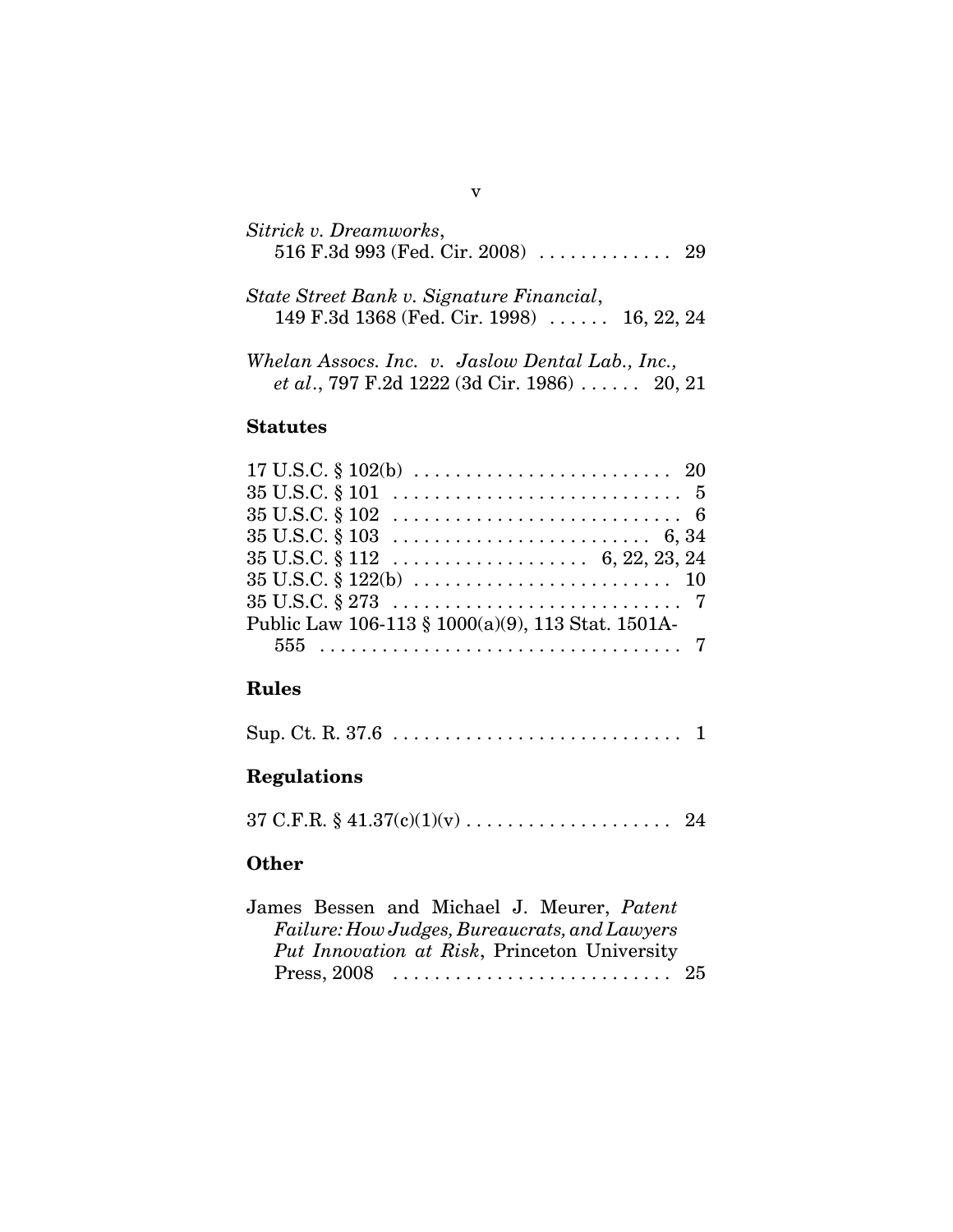| Kenneth L. Thompson, "Text Matching Algorithm,"<br>United States Patent 3,568,156, granted March                                                                                                       |
|--------------------------------------------------------------------------------------------------------------------------------------------------------------------------------------------------------|
| Thomas G. Fessenden, An Essay on the Law of<br>Patents for New Inventions (1810), available at<br>http://www.ipmall.info/hosted_resources/ip_an<br>tique_library/Patent/Fessenden_1810.pdf) $\dots$ 30 |
| United States Patent and Trademark Office,<br>"Interim Examination Instructions<br>for<br>Evaluating Subject Matter Eligibility Under 35<br>U.S.C. $\S 101$ ," August 2009.  32                        |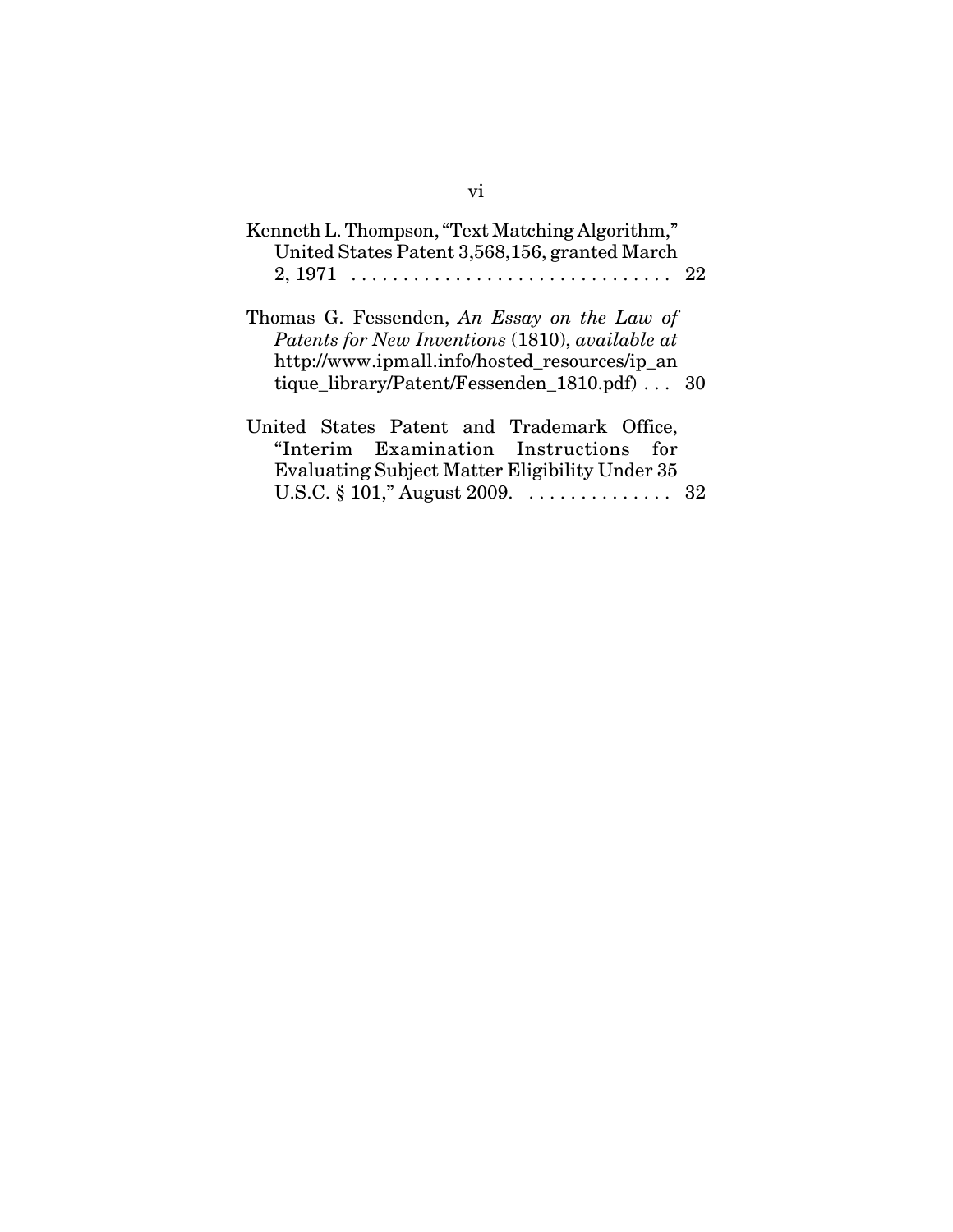#### **Interest of the** *Amici Curiae*<sup>1</sup>

**Lee A. Hollaar**, the author of this brief, is a professor of computer science in the School of Computing at the University of Utah. He teaches courses both in computer and intellectual property law and in computer systems and networking. He has been programming computers since 1964 and designing computer hardware since 1969. He received his B.S. degree in electrical engineering from the Illinois Institute of Technology in 1969 and his Ph.D. in computer science from the University of Illinois at Urbana-Champaign in 1975.

Professor Hollaar is an inventor and patentee of computer-related technology; a Registered Patent Agent involved with the prosecution of patent applications since 1989; an expert witness, consultant, and special master in patent litigation; the author of *Legal Protection of Digital Information* (BNA Books, 2002) and course material on computer-based patents; and a teacher of that material. He is concerned that the decision in this case will continue the unclear lines of what is statutory subject matter by making distinctions not tied to real technological differences or may force inventors of computer-program-based

<sup>&</sup>lt;sup>1</sup> In accordance with Supreme Court Rule 37.6, counsel listed on the cover states that this brief was authored by amicus curiae Professor Hollaar and reviewed by counsel, and that counsel to a party did not author this brief in whole or in part. No person other than the amici curiae and their counsel made a monetary contribution to the preparation or submission of this brief.

Petitioners and Respondent have consented to the filing of all amicus curiae briefs in support of either or neither party and their consents have been filed with the Court.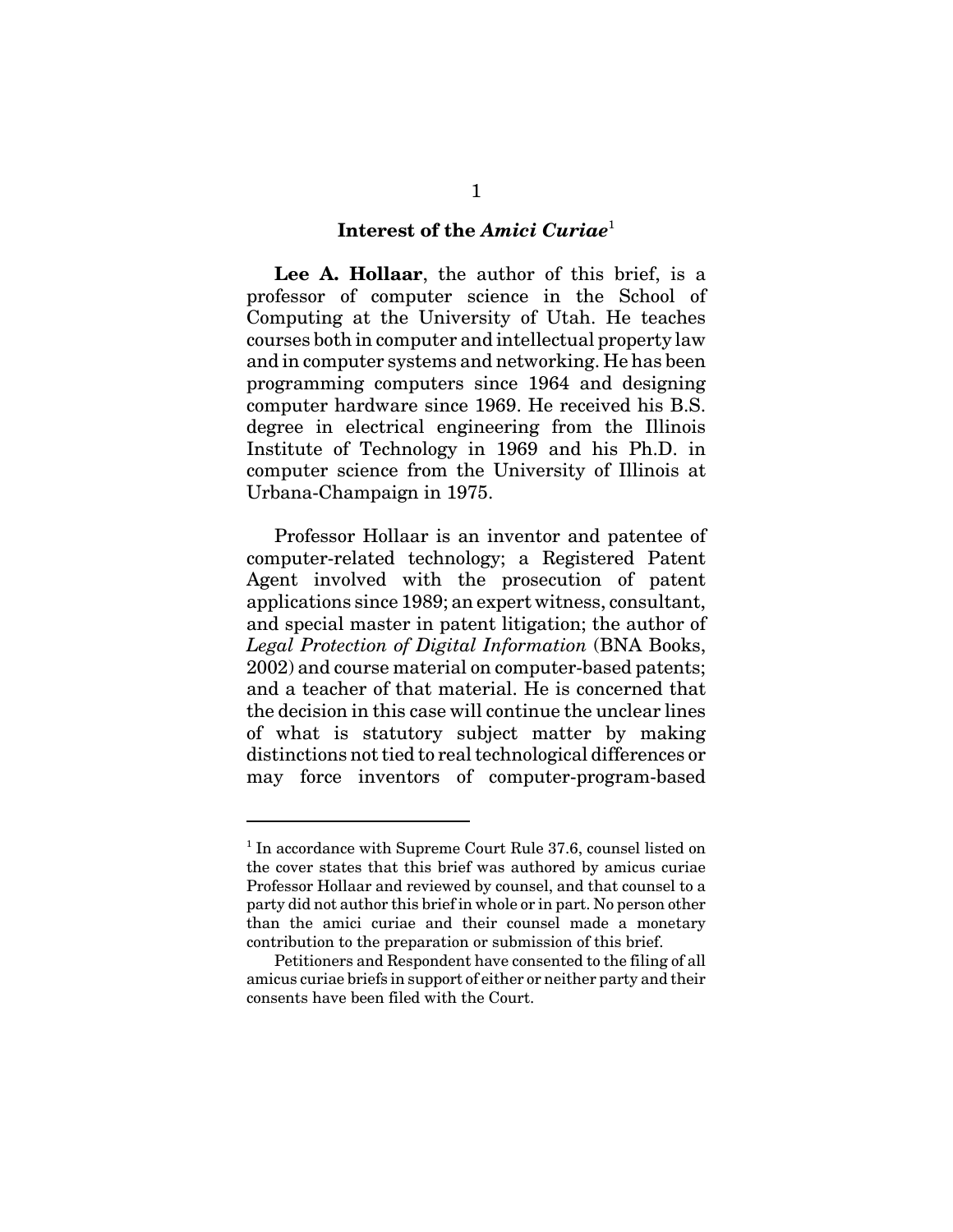inventions to claim them in ways that obscure the patentable advance over the prior art.

Dr. Hollaar is the former chair of IEEE-USA's Intellectual Property Committee, where he supervised the filing of the amicus brief whose theory of foreseeability was adopted by this Court in  $Festo$ ,<sup>2</sup> and filed an amicus brief on his own behalf in *Grokster*<sup>3</sup> whose theory of inducement liability was also adopted by this Court.

**IEEE-USA** is an organizational unit of The Institute of Electrical and Electronics Engineers, Inc. (IEEE), a New York-based not-for-profit, which is the world's leading educational and scientific association for the advancement of technology. IEEE-USA supports the nation's prosperity and competitiveness by fostering technological innovation for the benefit of all, including the more than 210,000 engineers, scientists and allied professionals who are U.S. members of the IEEE.

As part of its mission, IEEE-USA seeks to ensure that U.S. patent and copyright law serves to promote the progress of science and the useful arts consistent with the principles set forth by our nation's founders. IEEE's U.S. members serve on the "front line" of the United States copyright and patent system. Our membership includes inventors and software authors who create and use cutting-edge technology,

<sup>2</sup> *Festo Corp. v. Shoketsu Kinzoku Kogyo Kabushiki Co.*, 535 U.S. 722 (2002).

<sup>3</sup> *Metro-Goldwyn-Mayer Studios, Inc. v. Grokster, Ltd.*, 545 U.S. 913 (2005).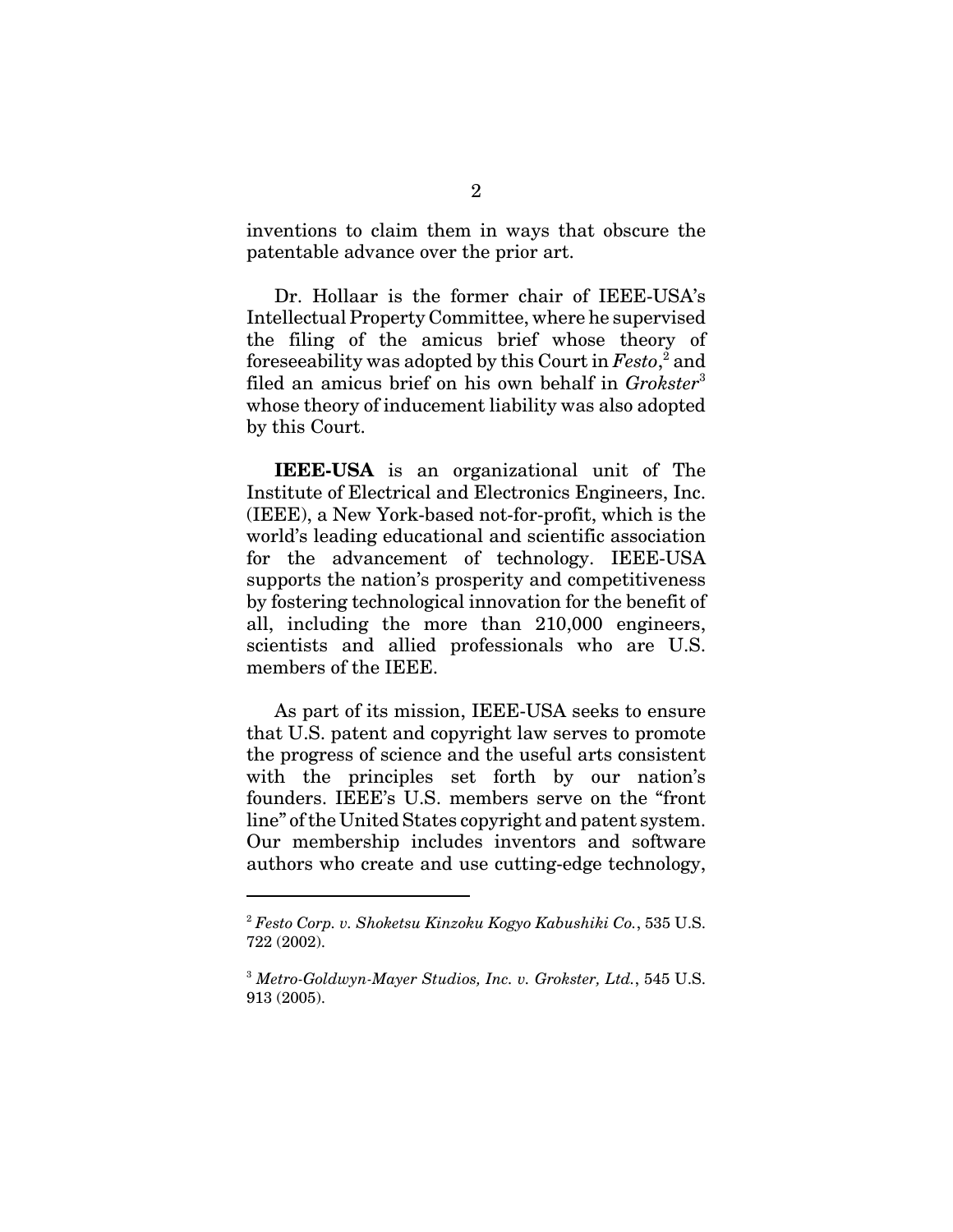who research and publish professional articles and journals, and who develop published standards that form the bases for widely adopted and critical technologies. They are entrepreneurs and employees of firms that acquire, license, and market patented works.

IEEE-USA recognizes that the promotion of progress requires a delicate balancing of these groups interests, and IEEE-USA consistently speaks for that balance. When a decision threatens to disrupt the nation's intellectual property system, IEEE-USA respectfully believes it has the experience and perspective to aid the court as it interprets the law to achieve the constitutional directive of promoting progress. It has done so previously with amicus filings in *Festo* and *Grokster*, suggesting the balanced approach ultimately adopted by this Court.

The Federal Circuit decision in this case, concerning the patenting of method claims, as well as subsequent decisions of the Board of Patent Appeals and Interferences and trial courts, threaten existing and future software patents, an area of law and technology important to IEEE's members.

#### **Summary Of The Argument**

This Court's trilogy of software patent cases, $^4$  and the lower court decisions trying to reconcile them, have led to over three decades of uncertainty. This Court should use this case to repudiate those unfortunate

<sup>4</sup> *Gottschalk v. Benson*, 409 U.S. 63 (1972), *Parker v. Flook*, 437 U.S. 584 (1978), and *Diamond v. Diehr*, 450 U.S. 175 (1982).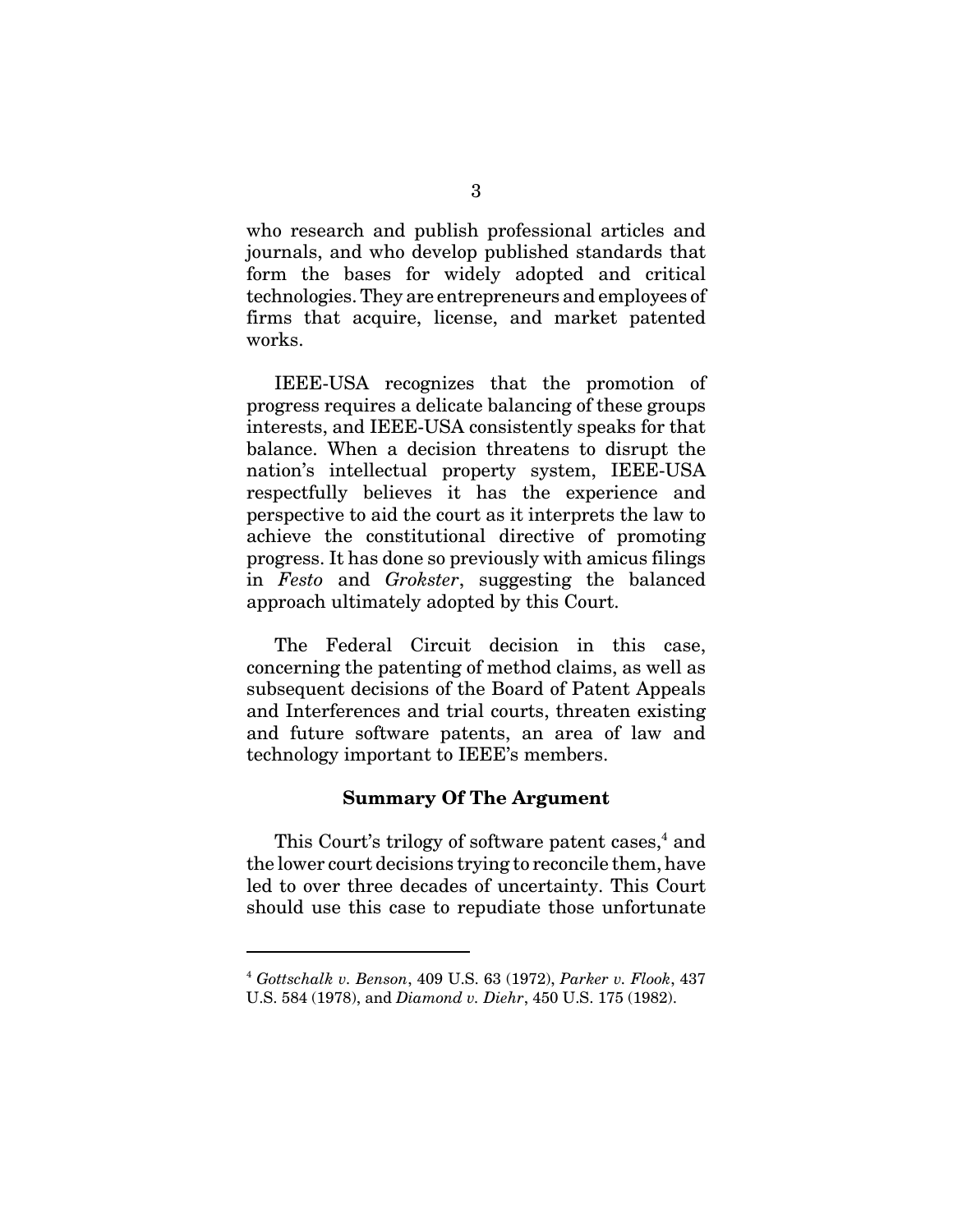cases (and thereby the opinions below based on them) and go back to the original clear and simple test for determining when a process is statutory subject matter:

*• A process is patentable subject matter when it involves making or using a machine, manufacture, or composition of matter.*

Such a test is needed so examiner time can be spent more productively on the critical questions of novelty and nonobviousness and not trying to determine if a process is statutory.

The Federal Circuit's opinion in this case just creates new confusion over what it means to be "tied to a particular machine." Already, we are seeing collateral damage to software-based patents, with the Patent Office denying patents and district courts striking down granted patents.

Other proposed tests ("method of doing business," "abstract/applied," "practical application" or "useful, concrete and tangible," or "technological") portend more decades of uncertainty, as the Patent Office Board of Appeals and Interferences and the Federal Circuit try on a case-by-case basis to apply those terms to determine where the boundary really lies.

Judge Dyk's concurrence in this case provides an excellent discussion of how this test was the understanding at the time of the Patent Act of 1793, on which the current statutory language is based, of when a process is statutory subject matter. Although this test is over two centuries old, because the concepts of "machine, manufacture, or composition of matter"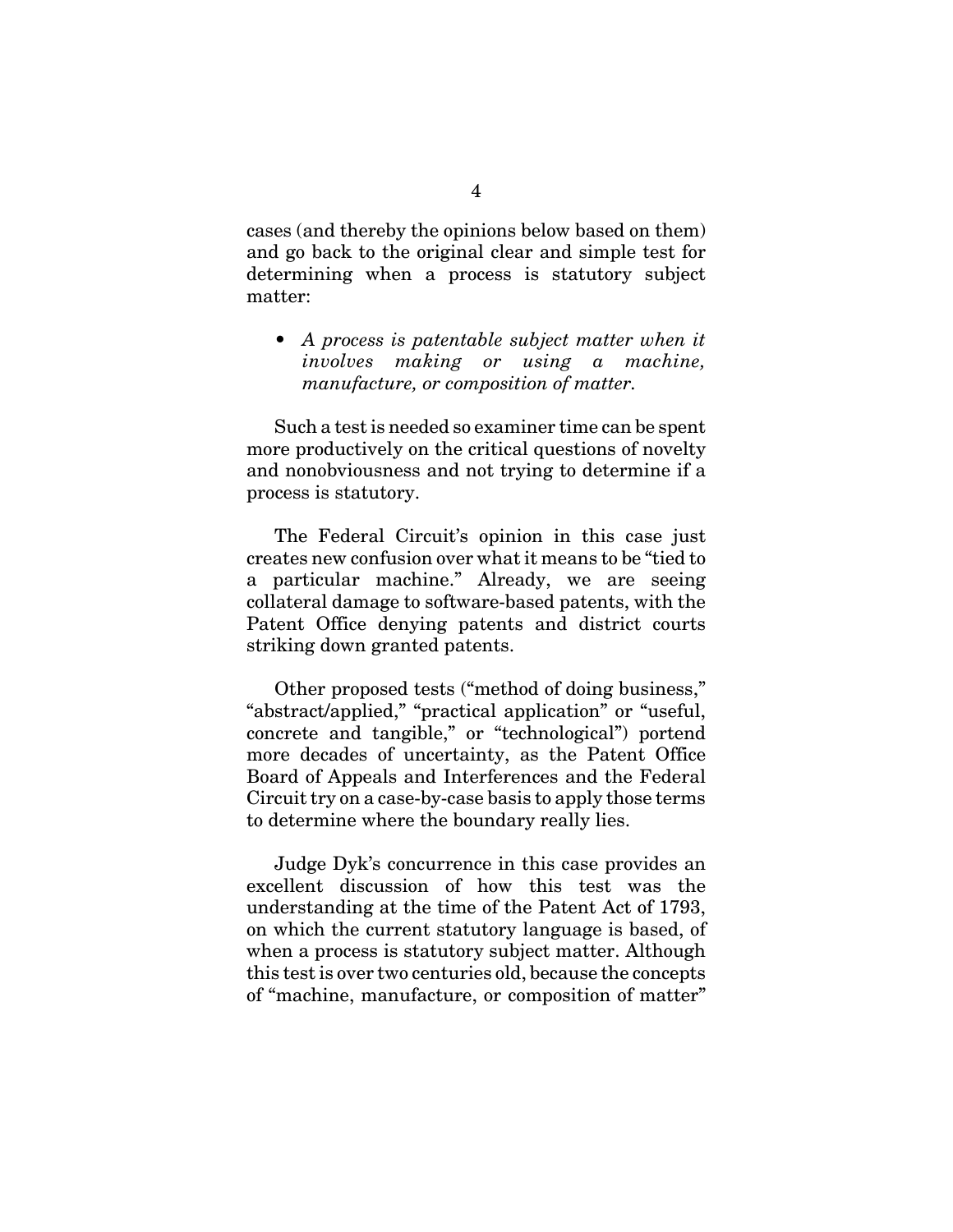have evolved with technology, so has this test. It provides a good and clear line for even the most cutting-edge technology.

At the same time, this Court should take this opportunity to restate three principles related to that test:

- *Claims drawn to the other categories (machine, manufacture, or composition of matter) are always statutory subject matter.*
- *A claim that covers both statutory and nonstatutory embodiments (under the broadest reasonable interpretation of the claim when read in light of the specification and in view of one skilled in the art) embraces subject matter that is not eligible for patent protection and therefore is directed to non-statutory subject matter.*
- *While using a machine may make a claim statutory, if the method itself is known in the prior art, simply adding a machine to perform the method does not necessarily make the claim nonobvious.*

Because the claims at issue in this case are not limited to using or making a machine, manufacture, or composition of matter, they are not statutory subject matter, and the decision below should be affirmed, but on the modified grounds stated above.

#### **Argument**

Section 101 of the Patent Act of 1952, 35 U.S.C. § 101, provides the initial coarse filters in determining whether something is patentable. First, any claims must recite statutory subject matter (a "process,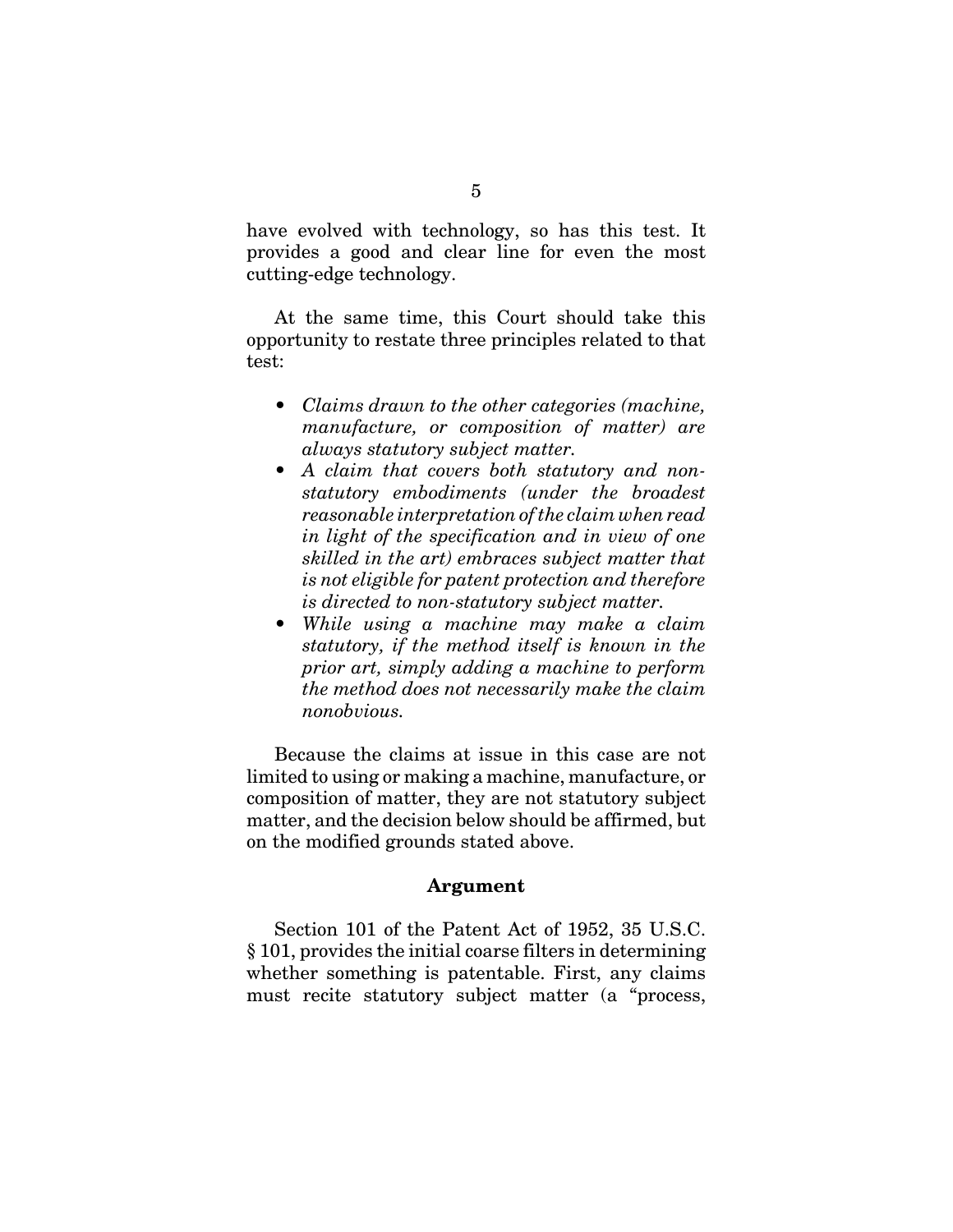machine, manufacture, or composition of matter, or any new and useful improvement thereof<sup>"5</sup>) and second, the invention must be "useful." It is only after those requirements are met that the novelty requirement of Section 102, 35 U.S.C. § 102, the nonobviousness requirement of Section 103, 35 U.S.C. § 103, and the enablement requirements of Section 112, 35 U.S.C.  $\S$  112, need be considered.<sup>6</sup>

Before the advent of computer technology, process claims in patents were used to claim a new way of making or using a known machine, manufacture, or composition of matter, the other classes of statutory subject matter. The first patent granted by the United States, in 1790, was for a new process for making potash. In *Cochran v. Deener*, this Court stated:

That a process may be patentable, irrespective of the particular form of the instrumentalities used, cannot be disputed. \* \* \* A process is a mode of treatment of certain materials to produce a given result. It is an act, or a series of

<sup>&</sup>lt;sup>5</sup> The brilliance of the original drafters of this provision is that they used general terms which have been able to evolve as technology has evolved, incorporating things that could not have been contemplated two centuries ago, and yet saying that not everything should be patentable. Only one word has been changed ("art" updated to the more common "process") since this provision was enacted in the Patent Act of 1793.

 $6$  A good summary of the steps that must be passed in order for a patent to be granted on an invention is given by Judge Giles Rich, one of the drafters of the Patent Act of 1952, in *In re Bergy*, 596 F.2d 952, 959-963 (CCPA 1979). The opinion goes on to note some confusion introduced by not tracking the statutory scheme in discussing the patentability of an invention.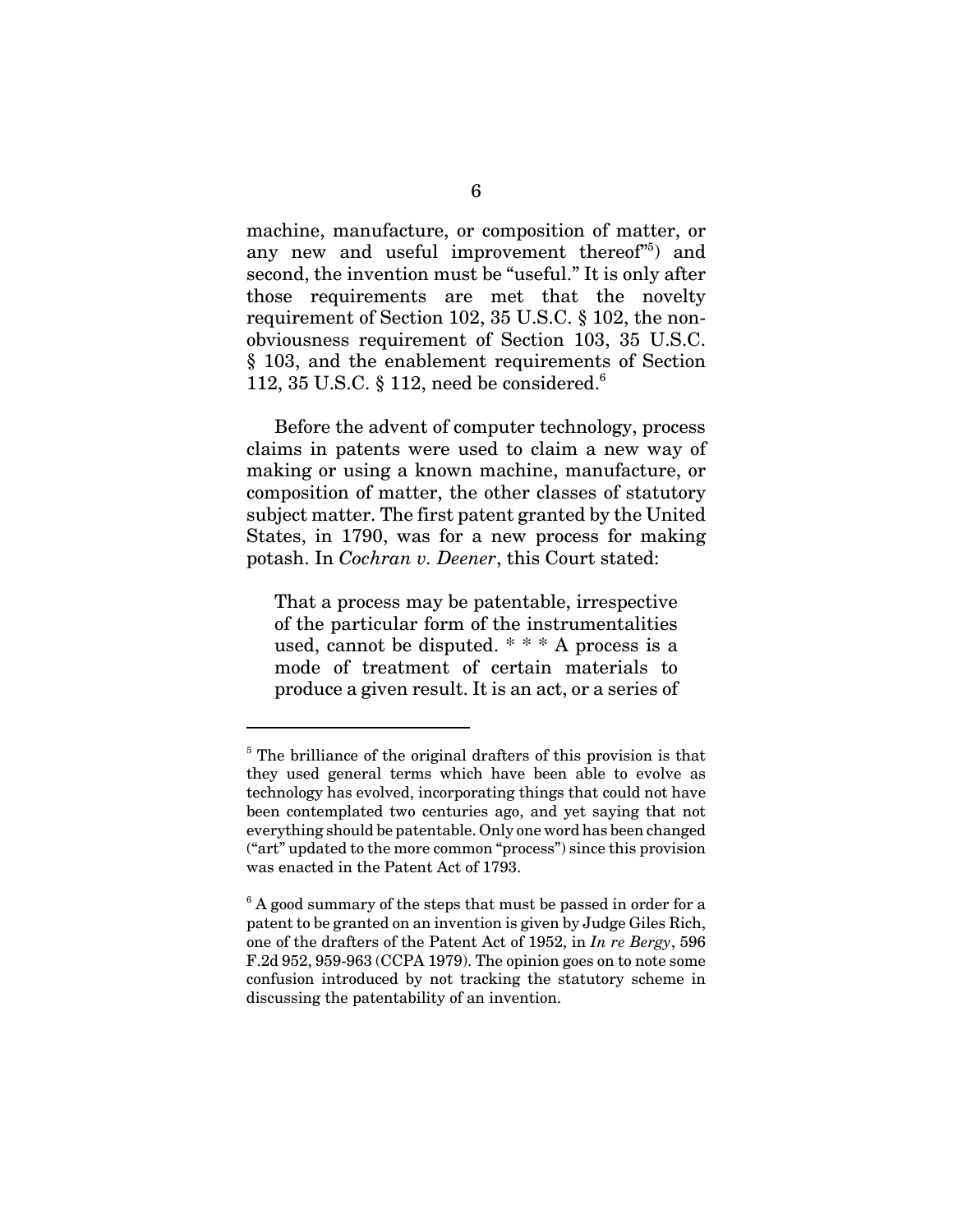acts, performed upon the subject matter to be transformed and reduced to a different state or thing. If new and useful, it is just as patentable as is a piece of machinery.7

#### *A trilogy of confusing opinions leads to the question before this Court*

The confusion over what is a statutory process began with this Court's decision in *Gottschalk v. Benson*, 8 finding unpatentable a method for "converting signals from binary coded decimal form into binary" claimed as a series of steps. Concluding that Congress should draw the patentability line with respect to software-based inventions,<sup>9</sup> this Court held that the claimed invention was unpatentable. But the opinion also stated "It is said that the decision precludes a patent for any program servicing a

<sup>7</sup> 94 U.S. 780, 787-788 (1876), cited in *Diehr*, 450 U.S. at 182-183.

<sup>8</sup> 409 U.S. 63 (1972).

<sup>&</sup>lt;sup>9</sup> Unfortunately, Congress ignored this Court's suggestion and has said essentially nothing about the patentability of software-based inventions. Congress did adopt a "prior user right" for "method[s] of doing or conducting business" in 1999, see 35 U.S.C. § 273 added by Public Law 106-113 § 1000(a)(9), 113 Stat. 1501A-555, but that appears to be a safe harbor for those who had felt that business methods were unpatentable and had kept their business method as a trade secret so that it was unavailable as prior art. The prior use defense of § 273 prevents a later-issued patent from stopping the continued use of their method. Contrary to petitioner's assertion in the questions presented, there is no indication that Congress ever intended this provision as a statement that business methods were statutory subject matter.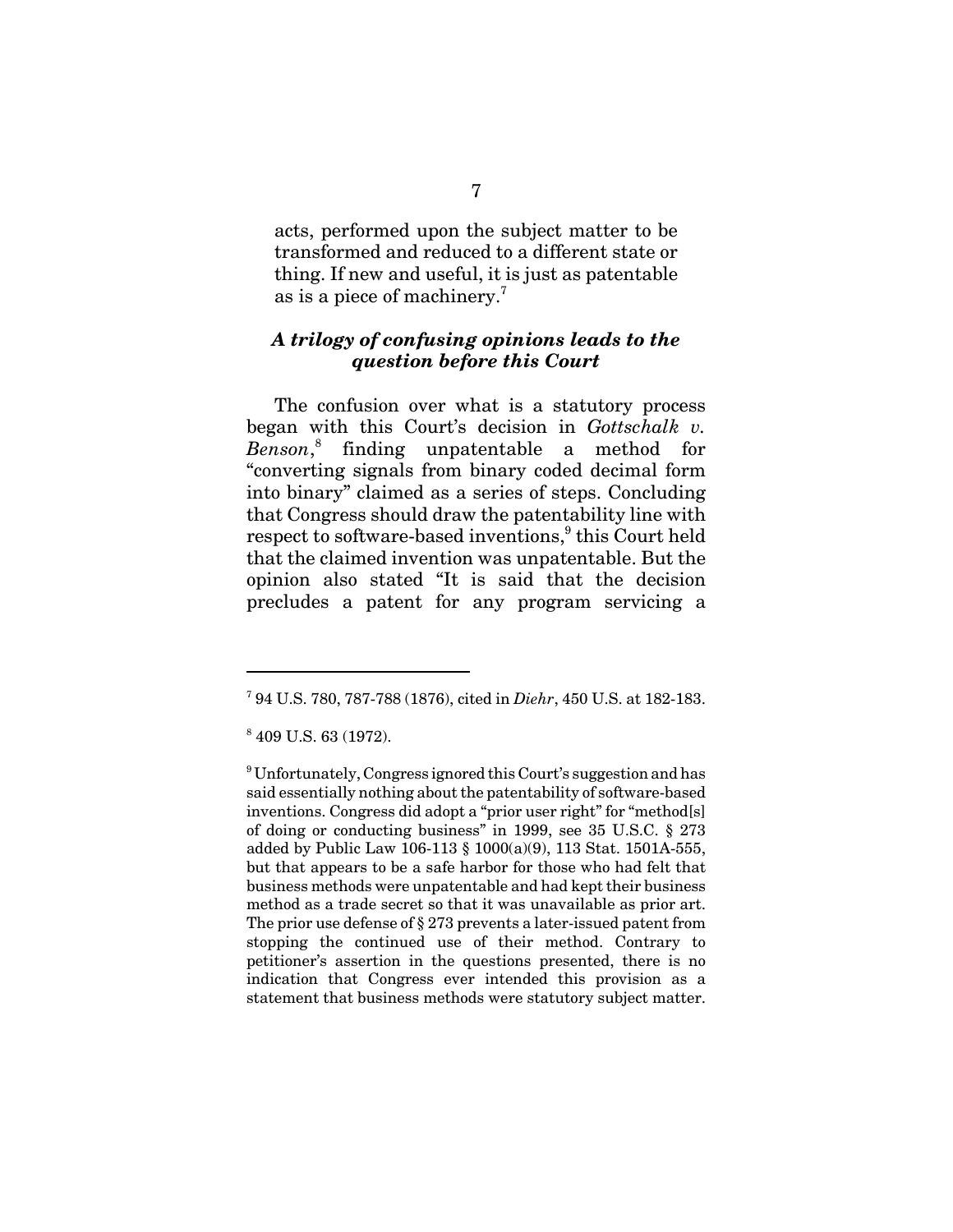computer. We do not so hold."10 So, it was left to future cases to determine when a computer program would be patentable.

At the same time, this Court made it clear that the traditional limitation on patentable processes was not absolute, but didn't say where the line is.

It is argued that a process patent must either be tied to a particular machine or apparatus or must operate to change articles or materials to a "different state or thing."

We do not hold that no process patent could ever qualify if it did not meet the requirements of our prior precedents. $^{11}$ 

The two follow-up cases that this Court decided on when a software-based invention was patentable did little to clarify the situation. In *Parker v. Flook*, 12 a claim whose "only novel feature ... is a mathematical formula" was held unpatentable, while three years later, *Diamond v. Diehr*<sup>13</sup> found a method that involved the repeated calculation of a known mathematical formula (the Arrhenius equation) patentable.

- <sup>11</sup> *Benson*, 409 U.S. at 71.
- <sup>12</sup> 437 U.S. 584 (1978).

<sup>13</sup> 450 U.S. 175 (1981).

<sup>10</sup> *Benson*, 409 U.S. at 71.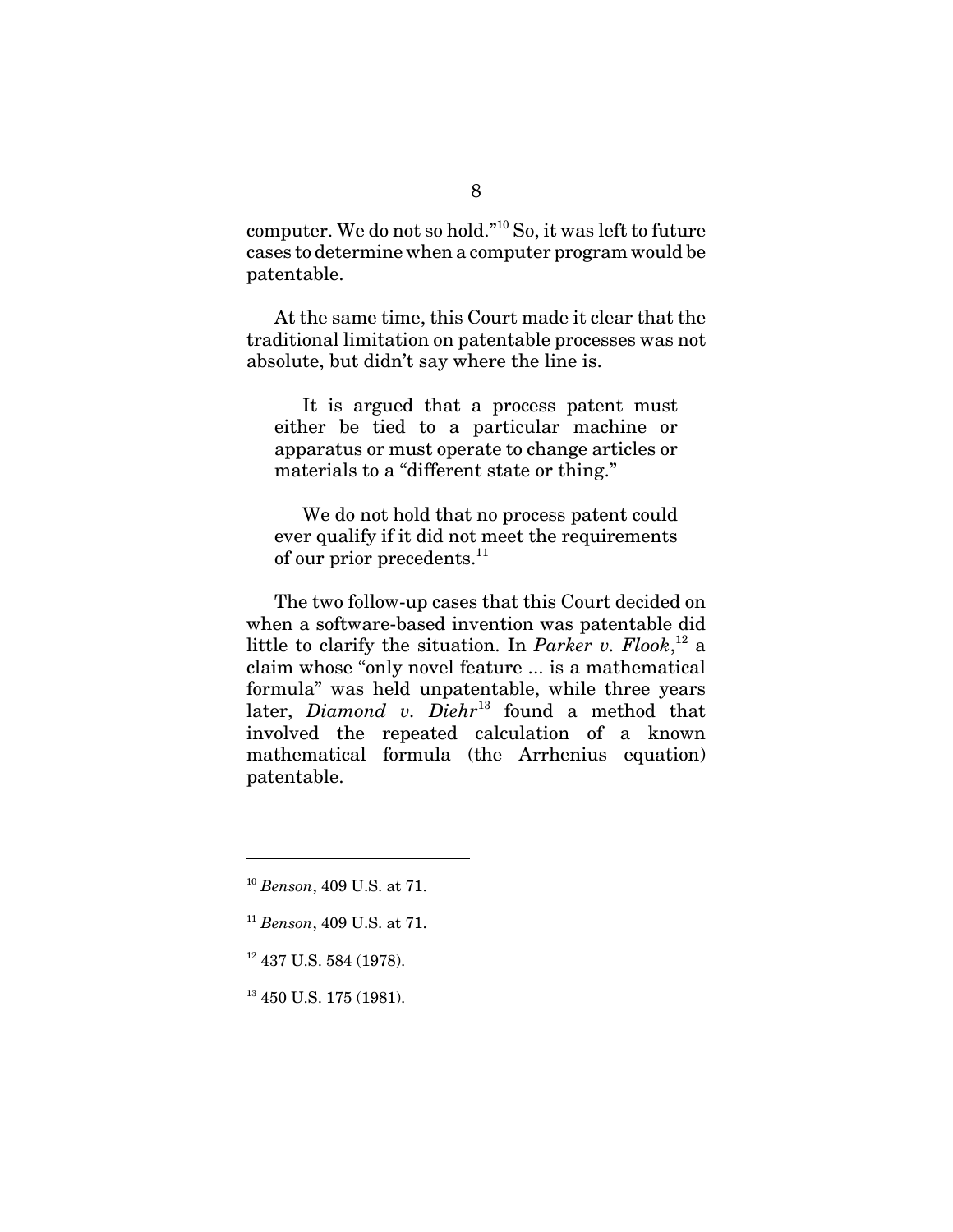Having no clear linchpin with which to determine when a software-based invention was patentable or not, the Federal Circuit and its predecessor court, the Court of Customs and Patent Appeals, tried to fashion tests for when a claimed software-based invention is statutory subject matter, as computer technology became more important and conventional machines using gears were replaced by embedded computers in devices such as gas pumps and washing machines.

One only has to look at the multitude of CCPA, Federal Circuit, Board of Patent Appeals and Interferences, and district court opinions, as well as law review articles and briefs in this case, all claiming to be following this Court's trilogy of opinions and yet getting dramatically different results (both Bilski and the Federal Circuit claim fidelity to those opinions), to see that those three opinions have produced nothing but confusion.

It is time for this Court to start with a clean slate and clearly draw the line when a process, especially one implemented using a computer or performing a business method, is statutory subject matter.

### *The need for a simple test for statutory subject matter*

As mentioned previously, whether something is statutory subject matter is just the first of many filters used to determine whether something should be granted a patent. Because patents, unlike any other form of intellectual property protection, don't recognize independent creation as a defense, it is important that only claims that are novel and non-obvious be allowed.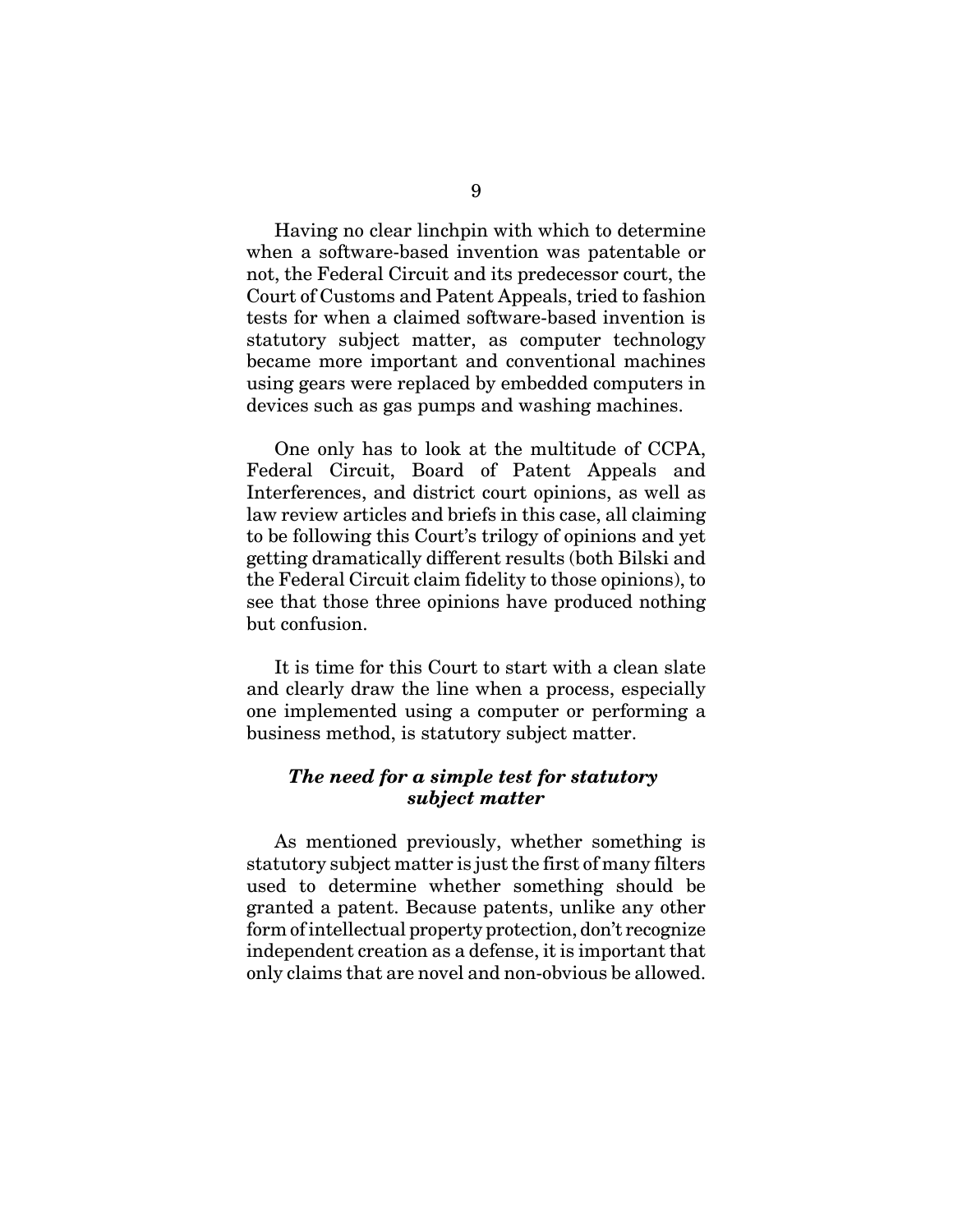A patent examiner has only a very limited time to determine whether a claim not only meets the threshold requirements of statutory subject matter and usefulness, but also the more substantive requirements of novelty and non-obviousness. Given the limited time an examiner has to process a patent application to either issuance of a patent or a final rejection – on the average, less than twenty hours – it is important that a determination of whether a claim is statutory subject matter be simple to make. $^{14}$ 

## *What happened after the Diehr opinion shows how spending time on determining statutory subject matter leads to bad patents*

The prosecution history of United States Patent 4,344,142, which is the patent that issued as a result of this Court's decision in *Diehr*, is instructive. Before the appeal, the examiner had rejected the claims only for statutory subject matter and enablement.15 The

<sup>14</sup> Applicants also need a predictable test for statutory subject matter. Since most patent applications are published after eighteen months, see 35 U.S.C. § 122(b), and in as little as six months if a provisional application had been filed, and because it now takes two years or more before an examiner first reviews an application, it is likely that an application will be published (and any chance for trade secret protection lost) before whether a claim's statutory subject matter validity will be assessed.

And since the nature of the claim will determine the form of the disclosure, which can't be changed without losing the application's priority date and possibly the right to any patent because of the application's publication, it is critical that an applicant know at the time of filing that a claim recites statutory subject matter.

<sup>&</sup>lt;sup>15</sup> The examiner questioned whether undue experimentation would be necessary for a person with ordinary skills to program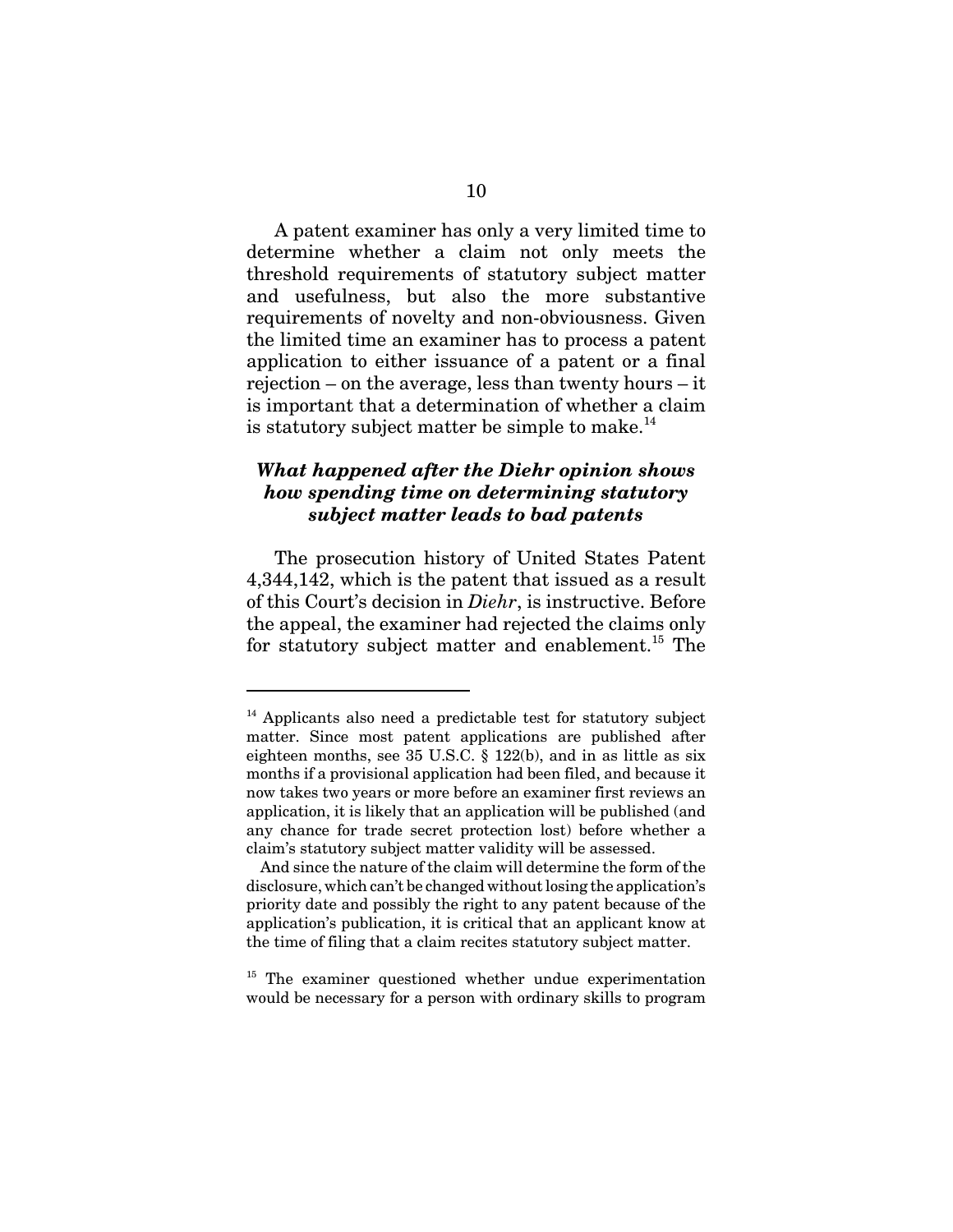examiner had not reviewed the application for novelty or nonobviousness and, in fact, Diehr's attorney tried to goad the examiner on the point by saying that the "applicants infer" that there were no issues in light of the prior art.

Following this Court's decision on March 3, 1981, the application worked its way back to the examiner. On September 28, 1981, Diehr slightly amended the claims so that they better matched the way the courts had interpreted them.<sup>16</sup> On March 23, 1982, the examiner allowed the application as amended.

Rather than a normal office action where the examiner cites prior art and indicates that the claimed invention would be obvious in light of that prior art, the office action reads more like a response from an applicant. Two patents are cited as prior art, and the examiner then points out how each patent differs from the claimed invention. The examiner does not discuss why those differences would not be obvious,

the computer to control "a plurality of rubber-molding presses simultaneously." The applicant eventually overcame that rejection by submitting affidavits regarding how it would be possible to write the program based on the specification.

<sup>&</sup>lt;sup>16</sup> Of significance, "repetitively calculating in the computer, at frequent intervals during each cure, the Arrhenius equation" was changed to "repetitively performing in the computer, at frequent intervals during each cure, integrations to calculate from the series of temperature determinations the Arrhenius equation" and "indicates equivalence" was changed to "indicates completion of curing."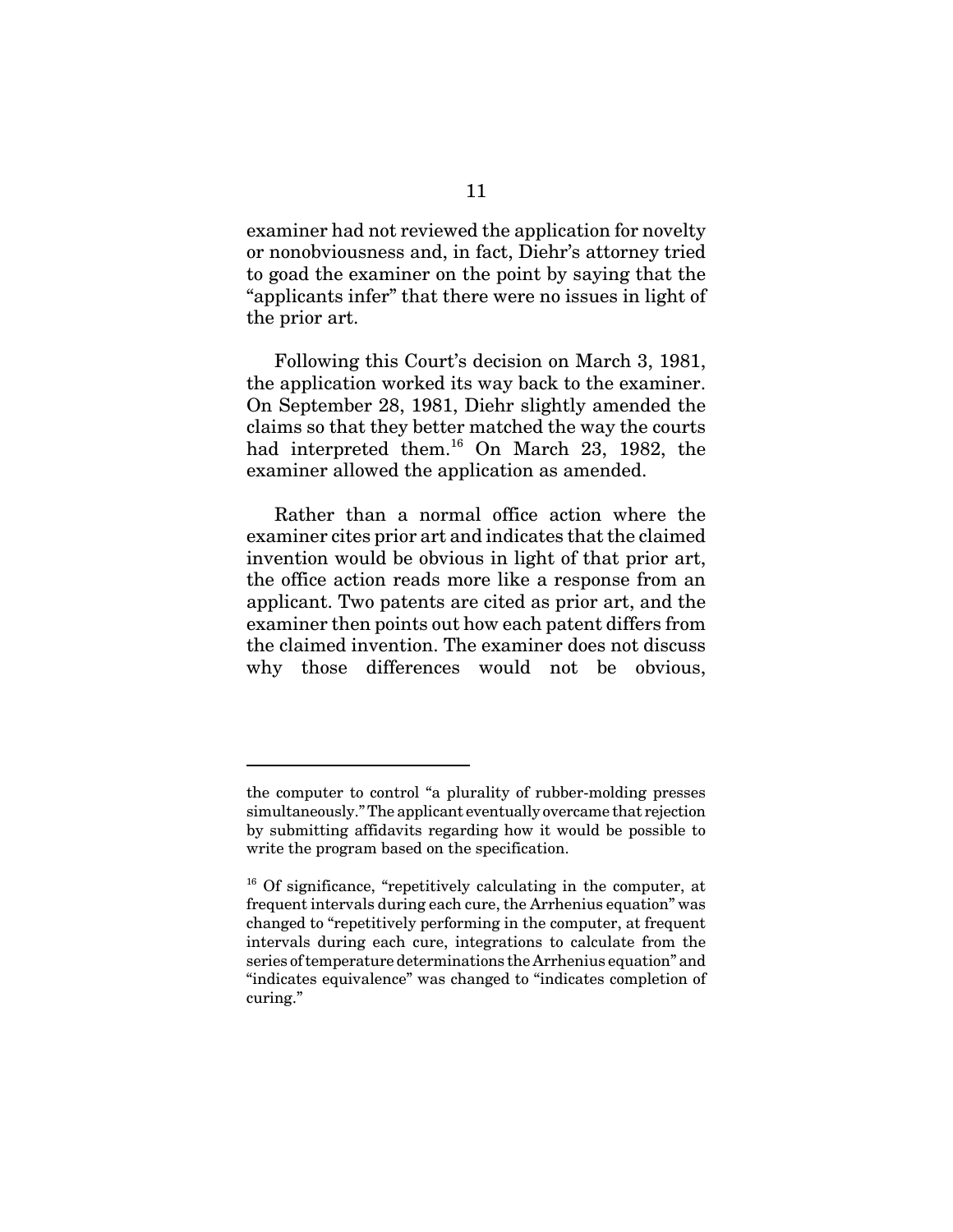particularly in light of other prior art that may teach those differences.<sup>17</sup>

Since the patent is essentially on the implementation on a computer of a well-known equation first proposed in 1884, one would have expected at least some examination for obviousness by the examiner, but the record shows none. This is especially true after Diehr had submitted affidavits saying how straightforward the programming of a computer to implement the claimed method would be, even for controlling a number of molds simultaneously.

In reviewing other prosecution histories of early software-based patents, $^{18}$  when the examiner initially rejected the claims on the grounds that they didn't recite statutory subject matter, much of the prosecution of the application was spent finding claim language that would get around the examiner's initial statutory subject matter rejection. When such language was finally found (and it often was not substantially different in scope from the original claim

 $17$  One difference was that Diehr explicitly claimed determining the temperature "at a location closely adjacent to the mold cavity" and the other difference was that Diehr performed a continuous comparison.

<sup>18</sup> On June 2, 1995, the United States Patent and Trademark Office proposed examiner guidelines for determining when a software-based invention was statutory subject matter, with final guidelines effective on February 28, 1996. In light of the guidelines, rejections based on lack of statutory subject matter substantially declined, both because applicants had a clear idea of how to claim their software-based inventions to meet the statutory subject requirement and because examiners had a clearly-stated test for determining statutory subject matter.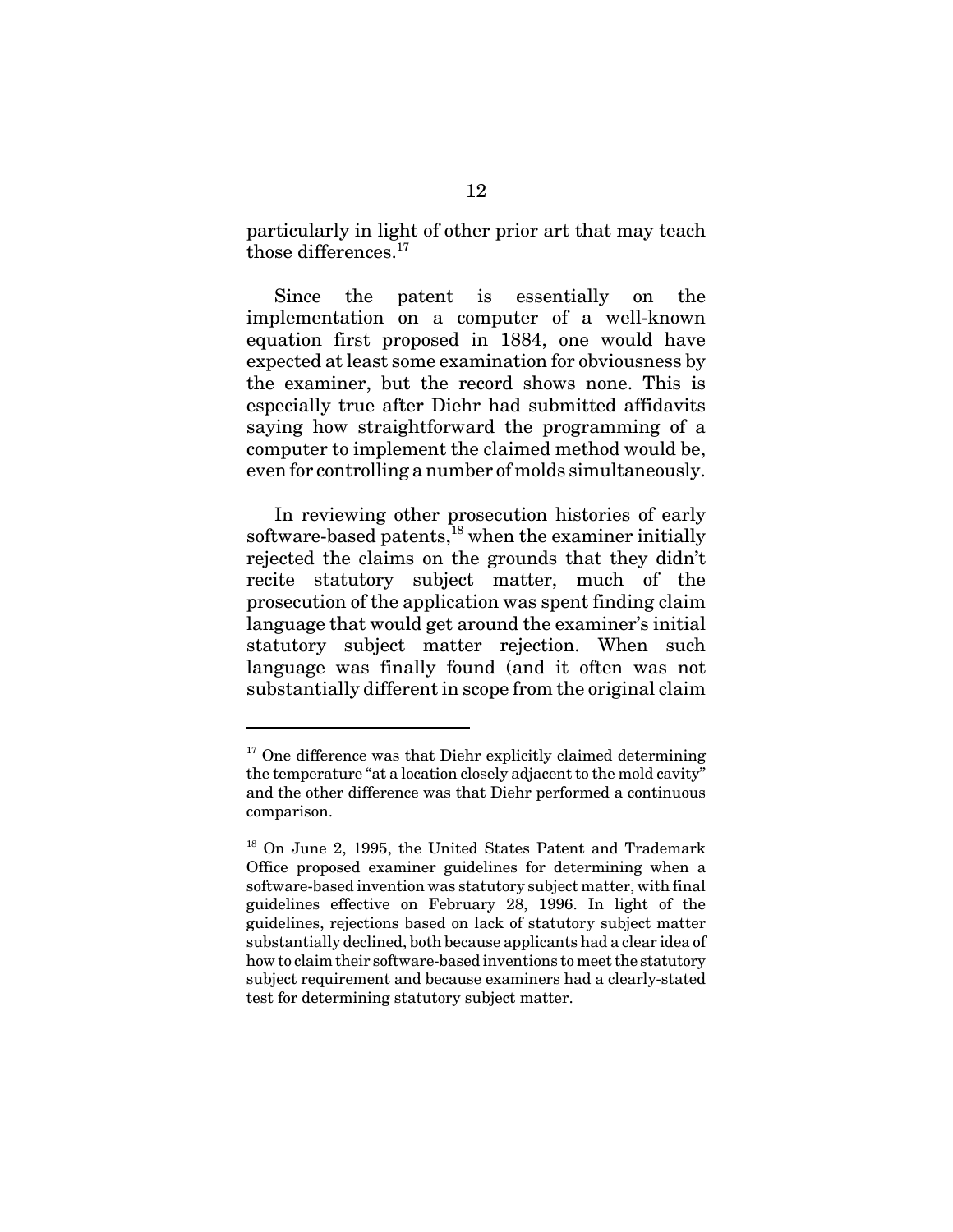language), the application was allowed with only the slightest consideration of prior art.

Whatever this Court says regarding when a claim written as a series of steps recites statutory subject matter, it is vitally important to the patent system that the test be clear and straightforward to apply. Otherwise, too much time will be spent on applying the test to the detriment of the more important determination of whether a claimed invention is really a non-obvious contribution deserving patent protection.

#### *Where to draw the line*

The Federal Circuit's method patentability case law, particularly regarding software-based inventions and business methods, has been confusing and controversial because the Federal Circuit has been bound by this Court's trilogy of software patent cases, which do not draw a clear patentability line for methods. Fortunately, this Court can start with a clean slate simply by overruling any aspect of the trilogy that is inconsistent with this case. Patent examiners and trial courts will no longer have to try to reconcile the irreconcilable, making distinctions that are not anchored in reality.

### *The Federal Circuit's opinion just creates new confusion, with software-based inventions as collateral damage*

The Federal Circuit opinion in this case shows the confusion caused by this Court's software-patent trilogy. In trying to reconcile the language of those three opinions (and overruling its past opinions where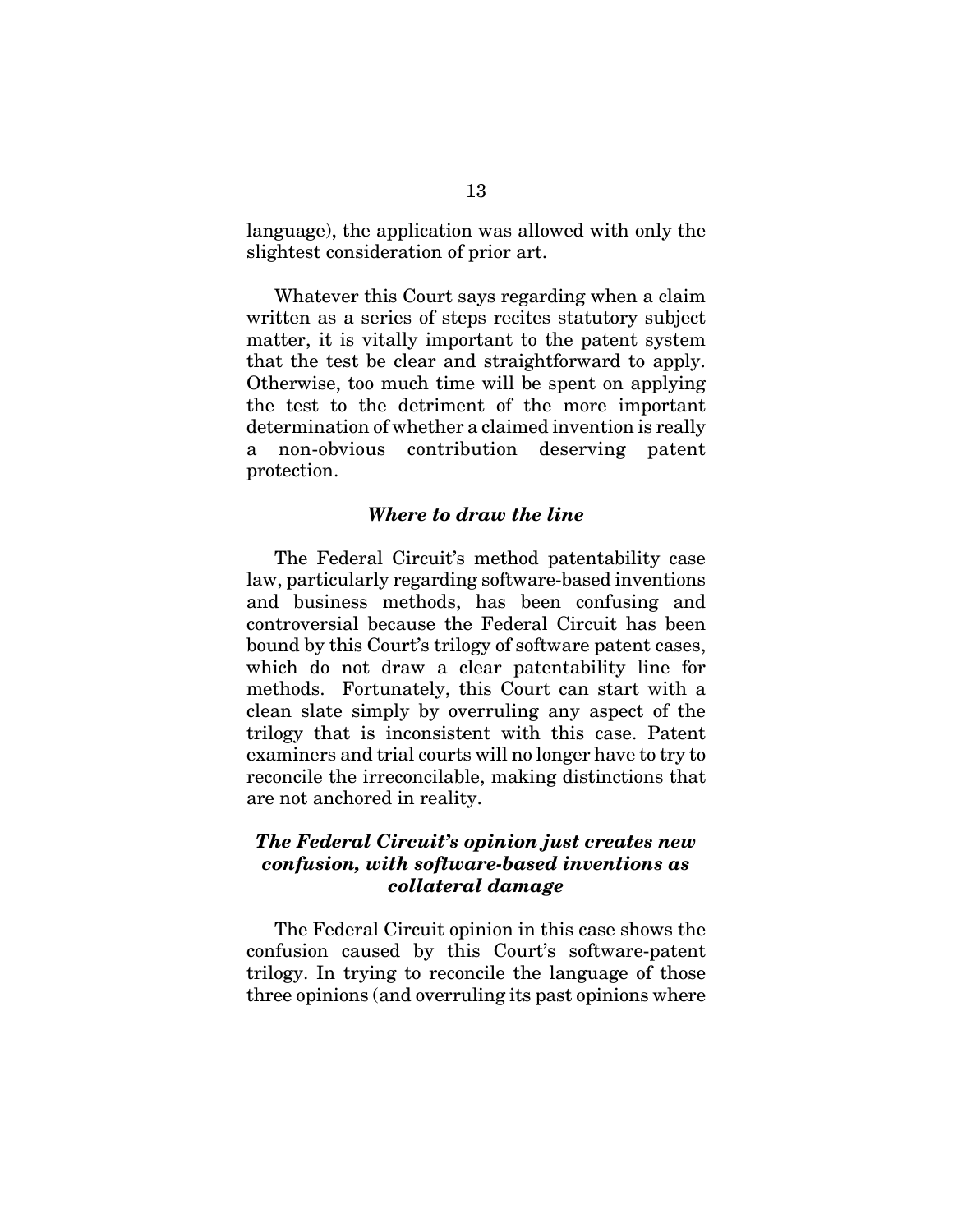it felt there was a departure from those three opinions), the Federal Circuit held that a method is statutory if "it is tied to a particular machine or apparatus, or transforms a particular article into a different state or thing,"19 parroting *Benson*'s "Transformation and reduction of an article 'to a different state or thing' is the clue to the patentability of a process claim that does not include particular machines."20

What the Federal Circuit did in this case with regard to whether a software-based invention claimed as a method recites statutory subject matter is just kick the can down the road.

Is a general-purpose digital computer a "particular machine or apparatus" or is something more required?<sup>21</sup> The Patent Office's Board of Patent Appeals and Interferences apparently thinks so. In an "informative opinion" last year, the Board found that a claimed method that is "not tied to 'a particular machine,' but rather is tied only to a general purpose computer" is not patentable. It is not clear what characteristics of a computer need to be specified to make it a "particular machine," especially "because a general purpose computer in effect becomes a special

<sup>19</sup> *In re Bilski*, 545 F.3d 943, 954 (Fed. Cir. 2008).

<sup>20</sup> *Benson*, 409 U.S. at 70.

<sup>21</sup> *Ex parte Langemyr*, Appeal 2008-1495 at 24, 89 USPQ2d 1988 (BPAI, 2008). Perhaps the Board held the way that it did in hopes that the applicant would appeal to the Federal Circuit and have that court say what it means by "a particular machine or apparatus."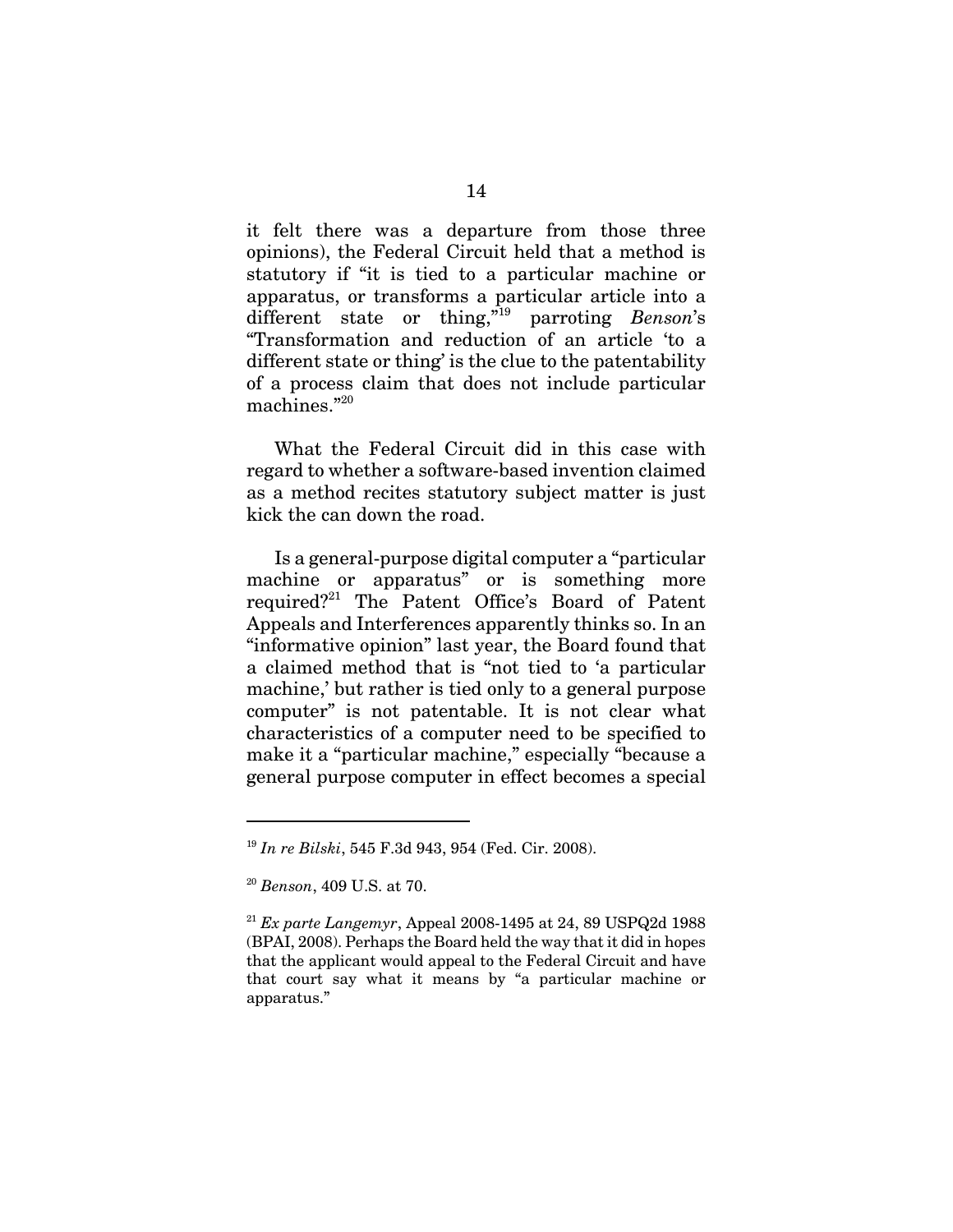purpose computer once it is programmed to perform particular functions pursuant to instructions from program software."22

And at least two district courts have invalidated patents whose claims were directed to a "computer aided method."23 Tens-of-thousands of patents that claimed software-based inventions as methods are now open to question.

Is the requirement of a particular component necessary for performing the claimed method enough? The claim in *Benson*, found not to be statutory subject matter by this Court, is directed to a particular machine or apparatus – an electrical circuit that includes a "reentrant shift register."24 Would it be

<sup>22</sup> *In re Alappat*, 33 F.3d 1526, 1545 (Fed. Cir. 1994), citing *In re Freeman,* 573 F.2d 1237, 1247 n.11 (CCPA 1978); *In re Noll,* 545 F.2d 141, 148 (CCPA 1976); and *In re Prater,* 415 F.2d 1393, 1403 n.29 (CCPA 1969).

<sup>23</sup> *Cybersource v. Retail Decisions*, No. C 04-03268 MHP, 2009 U.S. Dist. LEXIS 26056 (N.D. Cal. Mar. 26, 2009) and *DealerTrack v. Huber*, No. CV 06-2335 AG, 2009 U.S. Dist. LEXIS 58125 (N.D. Cal. Jul. 7, 2009).

 $24$  A shift register is a hardware device that shifts all the bits stored in it one position, either left or right, depending on the type of shift register or the control signal to the shift register. A reentrant shift register takes the bit shifted out from the end of the shift register and stuffs it back in the other end.

At oral arguments, "the Patent Office Solicitor admitted that the reference to this piece of apparatus in the claim was, for him, its 'most embarrassing phrase.'" The CCPA noted that it was not only a phrase, but also a key part of a number of claim elements, indicating that claim 8 only claimed the technique in the context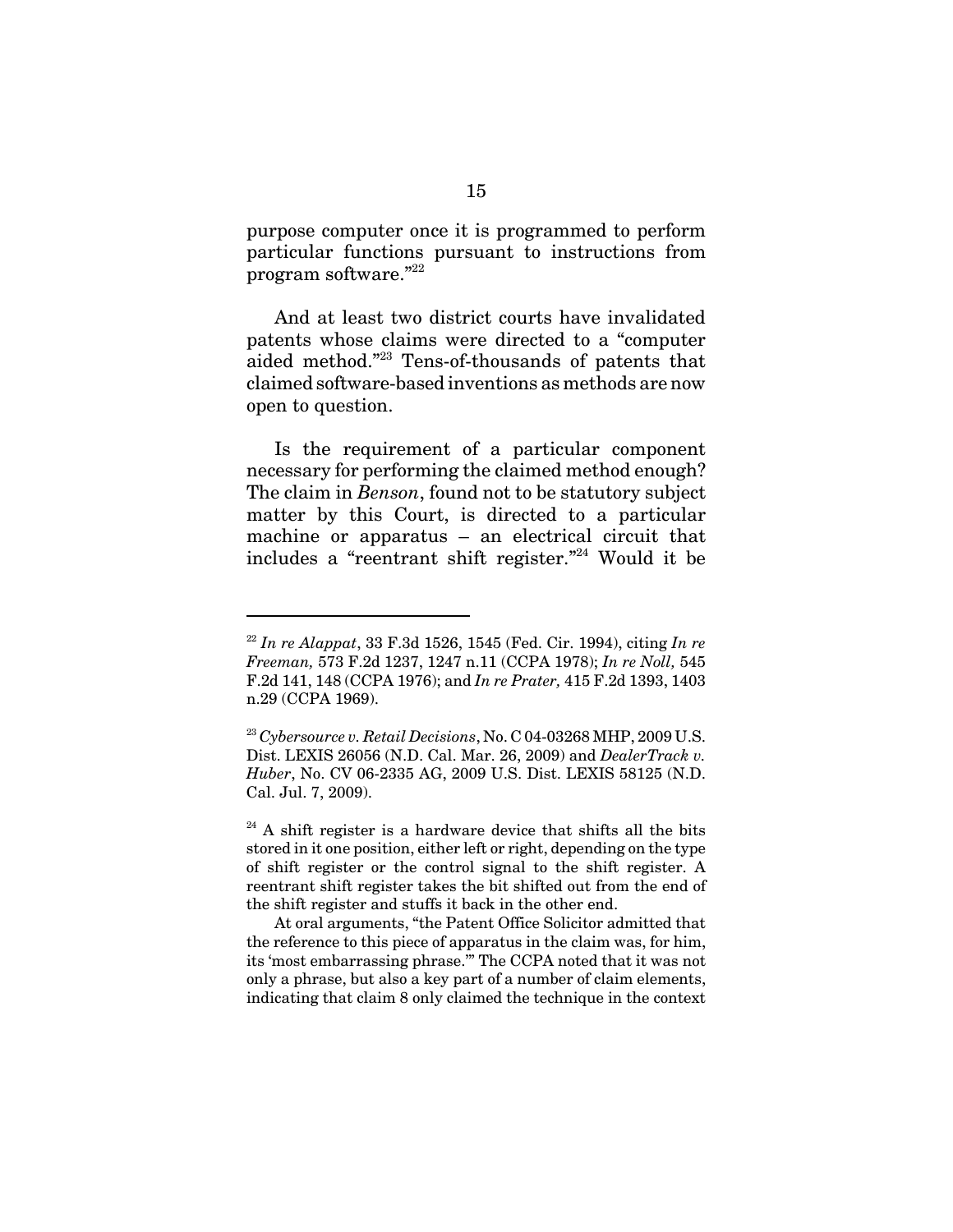patentable under the Federal Circuit's opinion in this case because the method is tied to a particular machine or apparatus?

It is likely that unless this Court makes a clear and unambiguous statement regarding when a method is statutory subject matter, applicants (and their attorneys, who are often engineers just as creative as their clients) will continue to push the boundaries of patentability. Affirmation by this Court just means that Bilski has to figure out a different form for his claims, based on some other quote taken out of context in this or a subsequent opinion.

# *The proposed alternatives will lead to decades of litigation trying to determine where the line lies*

A number of alternatives to the Federal Circuit's "transformation or machine" test have been proposed. Some have suggested that "methods of doing business" not be patentable, reversing *State Street Bank v. Signature Financial*, 25 ignoring that the test was "poorly defined, redundant, and unnecessary" in light of the other statutory tests.26 Bilski and others instead propose that this Court restore their view of *State Street Bank* – that any process is patentable as long as it produces a "useful, concrete and tangible result,"

of a particular machine or apparatus. *In re Benson*, 441 F.2d 682, 687 (CCPA 1971).

<sup>25 149</sup> F.3d 1368 (Fed. Cir. 1998).

<sup>26</sup> *In re Schrader*, 22 F.3d 290, 298 (Fed. Cir. 1994, Newman, J. dissenting).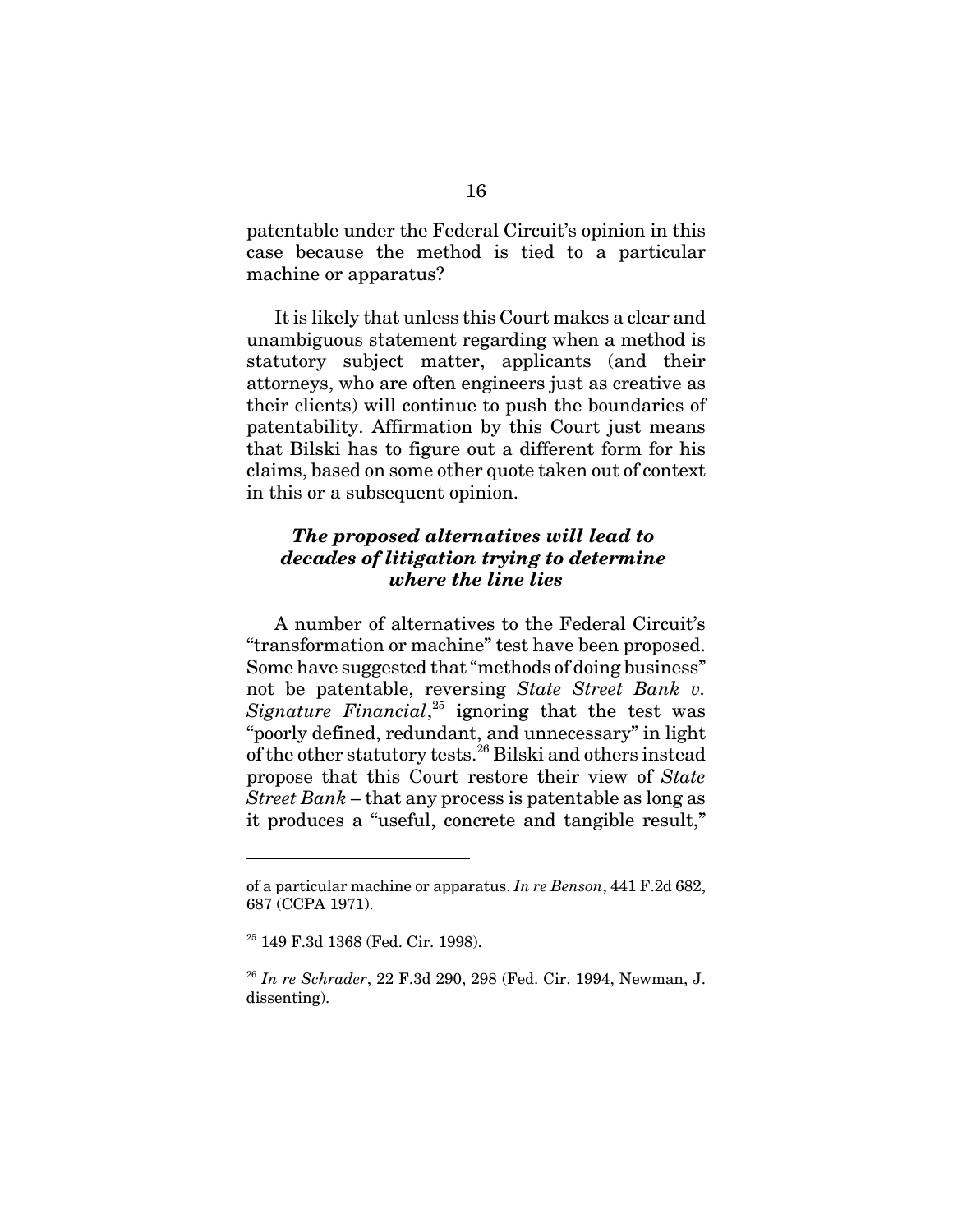ignoring that that statement was in the context of a claimed machine. Still others propose that to be patentable something must make a "technological contribution." Judge Rader, in his dissent below, and others say that the test should be whether what is claimed is an "abstract idea."

Adoption of any of these approaches portends decades more litigation as applicants probe the boundaries of patentability and alleged-infringers try to invalidate issued patents. Much as the Federal Circuit, in the opinion below, simply replaced the question "what is a process" with the questions "what is a particular machine, and what does it mean to be tied to it," all of the tests mentioned above simply raise new definitional questions.

For example, those opposed to patents on softwarebased inventions (or an infringer faced with a software-based patent and no other defense) will argue that software is "abstract." Given the fact that many improvements to machines today are the result of the software on the embedded processor that controls the machine, an opinion holding software abstract would take a major area of innovation out of the patent system.

### *Software-based inventions need and deserve patent protection as processes*

The use of computer technology has expanded well beyond the use of an expensive digital computer to control an industrial process when this Court last considered the patentability of software-based inventions more than a quarter-century ago to being seemingly omnipresent. Microwave ovens, washers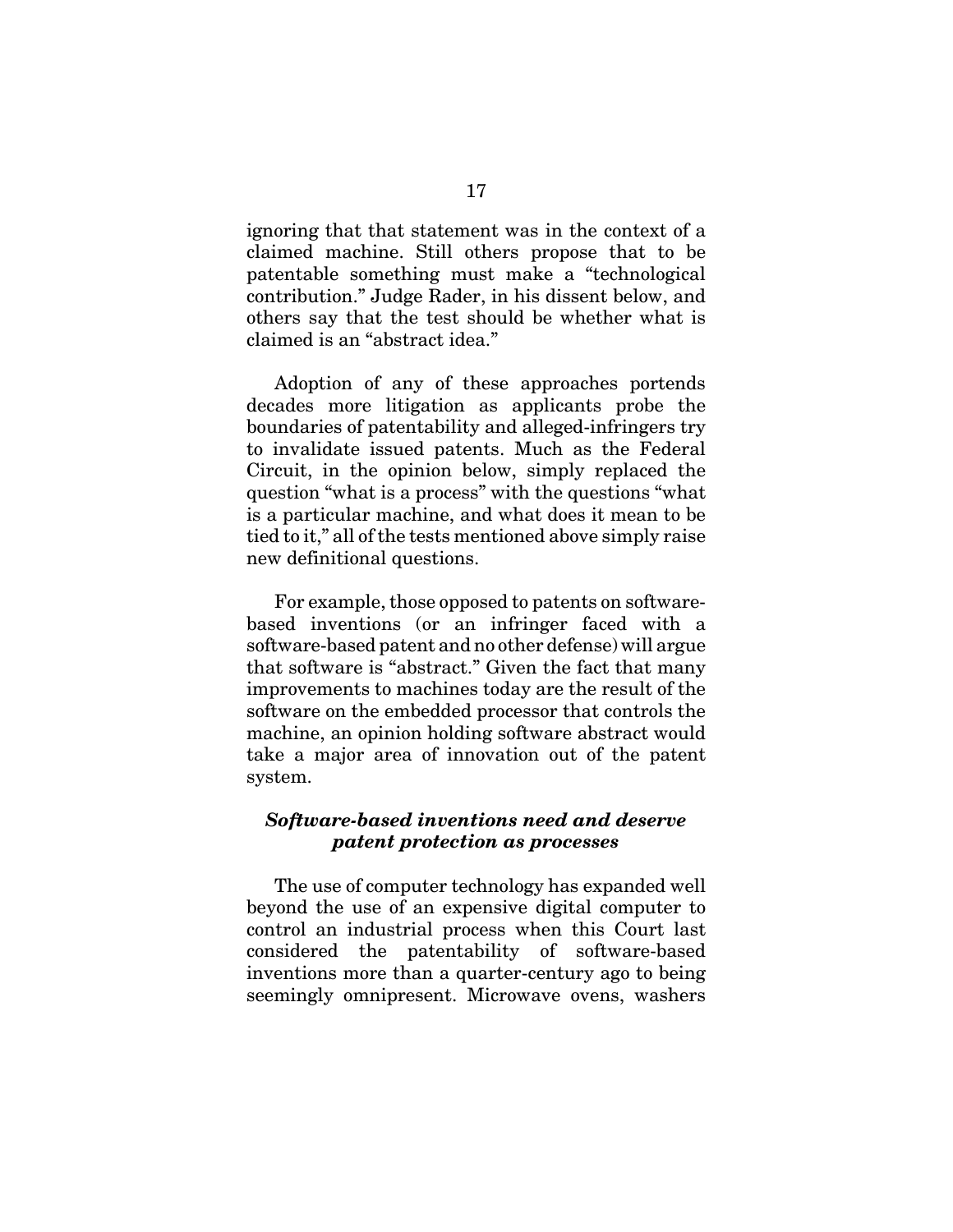and dryers, television sets and radios, thermostats, furnaces and boilers, sprinkler controllers, and clocks and watches are but a few of the appliances where an embedded computer has replaced mechanical timers, gears, and switches, resulting in more reliable products able to perform more functions at lower prices.

Many of the new capabilities for such appliances are the result of novel and nonobvious computer programs that control traditional machines in ways that cannot be realistically done using mechanical controls. Much as Diehr's invention sensed the actual tire mold temperature and determined what to do next, today's microwave ovens sense the temperature of meat being cooked and dryers sense the moisture content of the clothes.

But many innovations are not limited to a particular type of appliance, but are advances that can benefit a wide range of computer programs. Although a new way to convert BCD numbers to binary is not that important, a technique for sorting information much faster would be because sorting is a fundamental activity in database systems, word processors (to handle things like indexes), compilers, and many other types of computer programs.

But the method in *Benson* wasn't patentable *because* it had a wide range of possible uses.

The mathematical formula involved here has no substantial practical application except in connection with a digital computer, which means that if the judgment below is affirmed, the patent would wholly pre-empt the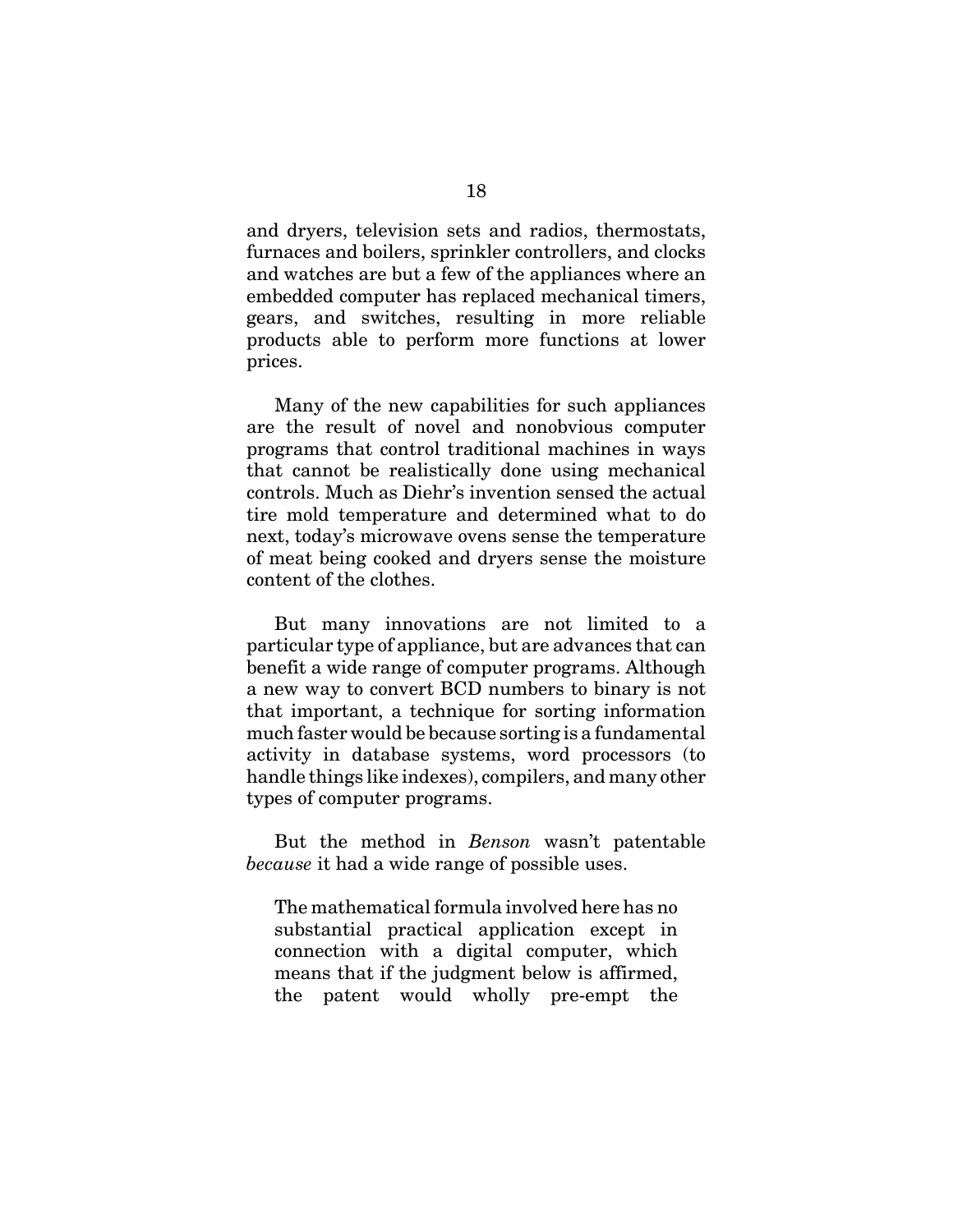mathematical formula and in practical effect would be a patent on the algorithm itself."<sup>27</sup>

That is a particularly perverse observation with respect to patents, because it denies patent protection to new techniques that have many applications, while presumably allowing patents on techniques that have limited applicability.

One argument the opponents of patents for software-based inventions make is that software is mathematics, and mathematics is not patentable. $^{28}$ But that not only ignores how software-based inventions are generally claimed, but is bad computer science. Claims that include data structures in random-access memories, input devices such as keyboards or mice, screen display devices, or clocks

<sup>27</sup> *Benson*, 409 U.S. at 71-72.

<sup>28</sup> *Benson*, 409 U.S. 63, (1972) is generally cited for the latter proposition. But in most instances, the correspondence between computer programs and mathematics is merely cosmetic. For example, the equation  $E = MC^2$  expresses a relationship between energy and matter first noted by Einstein, while the computer program statement  $E = M * C ** 2$  represents the calculation of M time C raised to the second power and then assigning the result to a storage location named E. It is unfortunate for purposes here that the early developers of programming language made their calculation-and-assignment statements look like mathematical equations so that they would seem familiar to scientists and engineers. But the common programming statement  $I = I + 1$ , which increments the value stored in location I, is essentially nonsense as a mathematical equation. Similarly, a computer program is a series of calculation-and-assignment statements that are processed sequentially, not a set of simultaneous mathematical equations that are solved for their variables.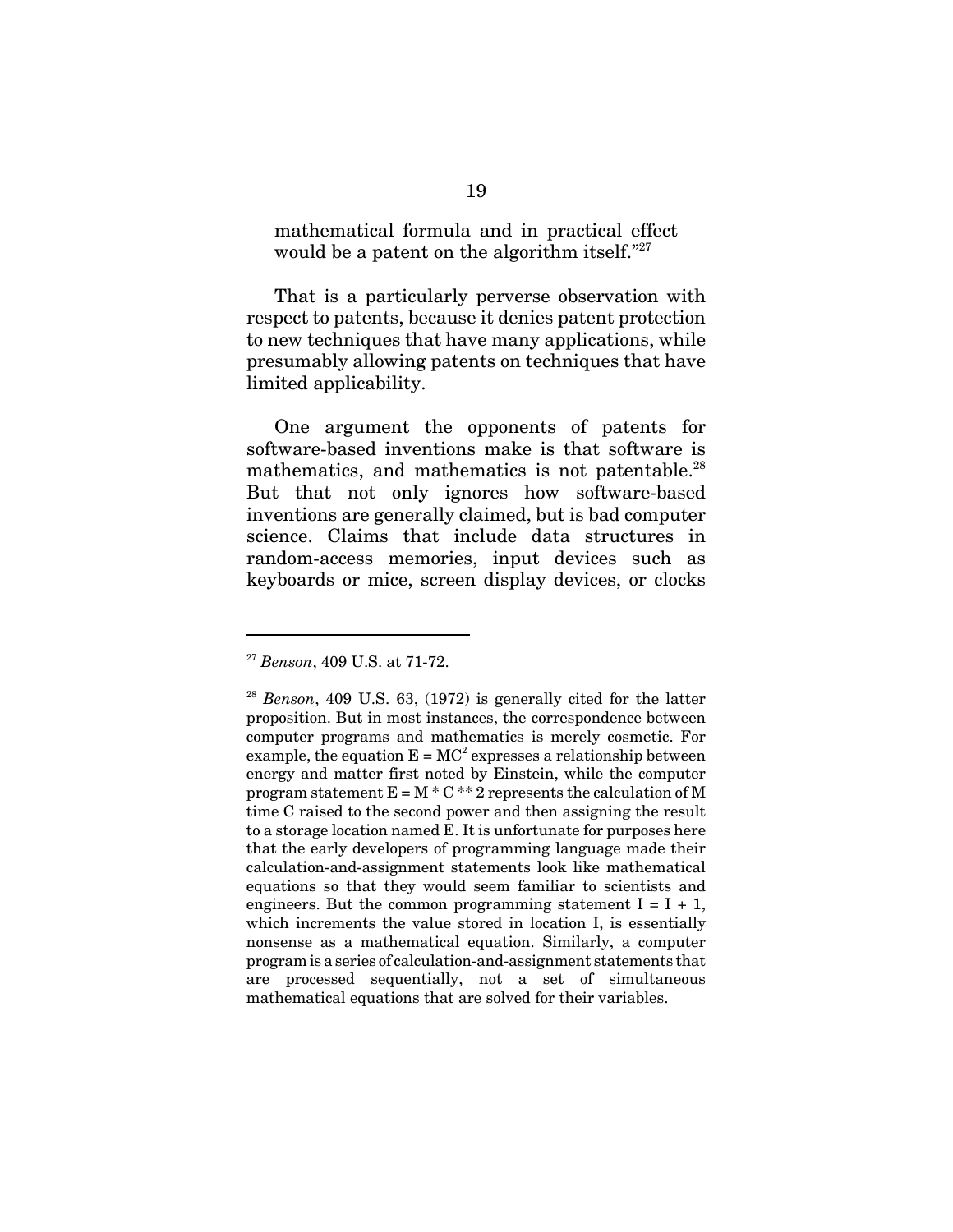and time-outs, common in software-based patents, are no longer equivalent to pure mathematics.

# *Other protections, such as copyright or trade secret, are not sufficient and employing them will only result in distortions in their law*

Although computer software can be protected by copyright, that is not sufficient since copyright protection does not "extend to any idea, procedure, process, system, [or] method of operation, $\bar{r}^{29}$  the very innovation that patents are intended to protect. Instead, today it is essentially limited to protection against literal copying or taking advantage of source code from a former employer. But before patents on software-based inventions became common, courts were expanding the nonliteral scope of copyright to "structure, sequence, and organization" of computer programs,30 giving patent-like protection without the benefit to the public of disclosure and claiming.

Since patents have become generally accepted for protecting innovative techniques in computer programs, copyright protection for computer programs has been scaled back by the courts so that it covers literal copying – buying a single copy of a commercial software product such as Microsoft Windows or Office and installing it on every machine a dealer sells – or when a former employee or other person with access to

<sup>29 17</sup> U.S.C. § 102(b).

<sup>30</sup> *Whelan Associates Inc. v. Jaslow Dental Laboratory, Inc., et al*, 797 F.2d 1222 (3d Cir. 1986). This case essentially provided patent-like protection to software without the requirements of disclosure and clear claiming.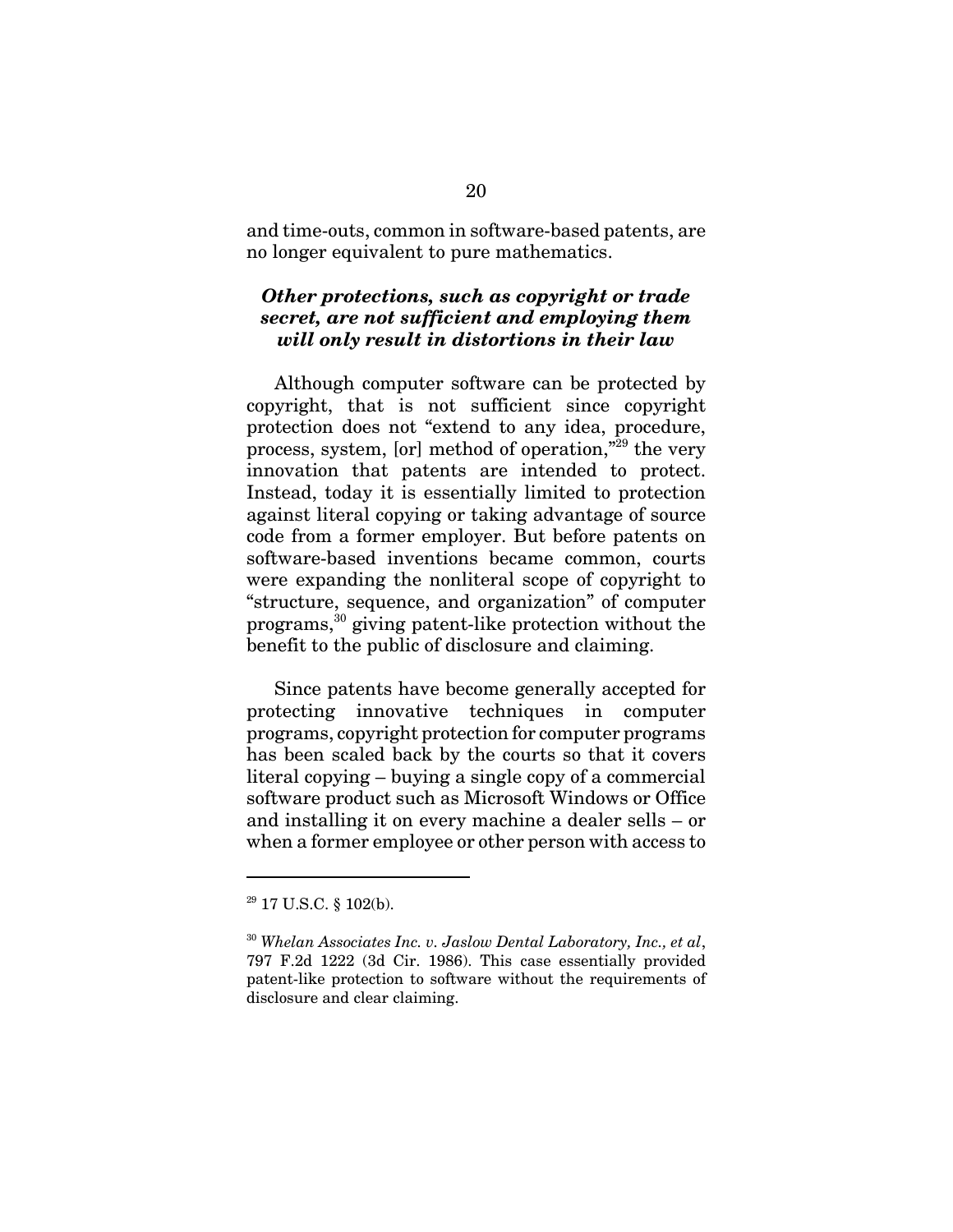a program's source code copies not only the ideas in the program (which could be trade secret misappropriation if they are not patented) but also the way those ideas have been implemented ("expressed").

Any reduction in the availability of patent protection for software-based techniques would likely result in new distortions to copyright as it is pushed to protect ideas in addition to expression, much as it was in *Whelan*'s time.

And in many cases, a new technique is selfrevealing, so that trade secret protection is not available.<sup>31</sup>

<sup>&</sup>lt;sup>31</sup> Many programmers forego trade secret protection for their source code by making it available under a "free" or "open-source" license. These licenses, which are backed by copyrights of the source code, often require anybody improving the program to make their modifications available under the same license. But that does not keep someone from taking any new ideas in the program and incorporating them in a program while keeping their source code as a trade secret, because copyright does not protect ideas.

Although most open-source programmers are opposed to software patents, this likely stems from a time when many of their programs were "clones" of existing proprietary programs (the original "free software" program was to be a reimplementation of the Unix operating system), and a patent could prevent such cloning.

In this respect, they are like developing countries, which downplay intellectual property protection until they start producing their own innovations, at which time copyrights and patents become more interesting. The United States did not protect the works of foreign authors until 1891, when protection of American authors' works in foreign countries became important.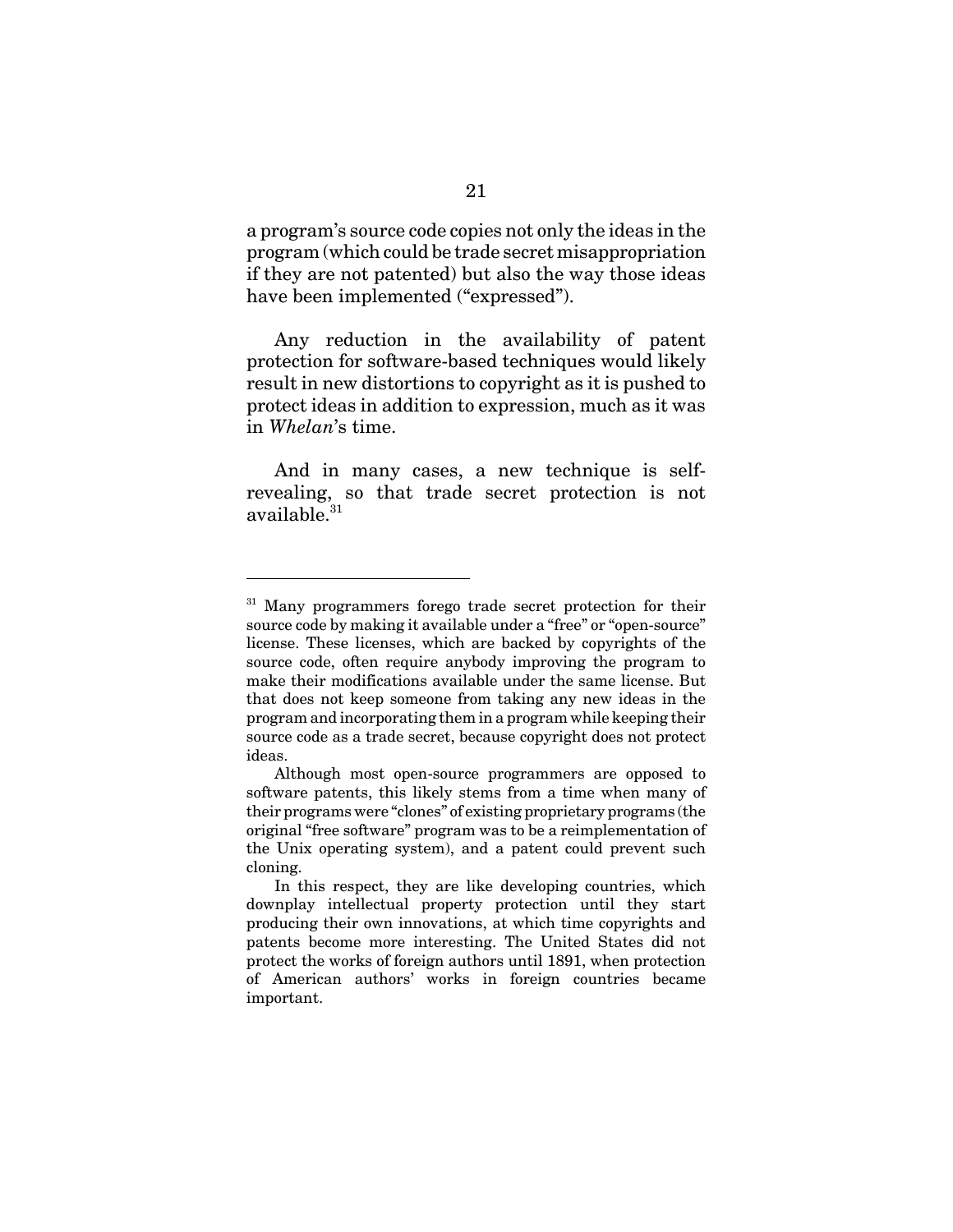### *The use of method claims for software-based inventions results in clearer claiming*

The question is then how such software-based inventions should be claimed, particularly to meet the statutory requirement that:

The specification shall conclude with one or more claims particularly pointing out and distinctly claiming the subject matter which the applicant regards as his invention.32

One way is as a machine or apparatus, which avoids the question of what processes are patentable.<sup>33</sup> This is what was done, for example, in the first claim of an early patent for a software-based invention:<sup>34</sup>

1. Apparatus for detecting matches between strings of information-representing signals comprising:

[a] means for comparing each subunit of a first string to the first subunit of a second string;

 $32$  35 U.S.C. § 112, second paragraph.

<sup>&</sup>lt;sup>33</sup> Unless the machine claims are somehow treated as process claims, as was done by the trial court in *State Street Bank* and recently in *Research Corporation Technologies v. Microsoft* (No. CV-01-658-TUC-RCJ, 2009 U.S. Dist. LEXIS 71883, D. Az, July 28, 2009). It might have been far better if the Federal Circuit had simply held that the trial court was wrong to treat as a process what was clearly claimed as a statutory machine.

<sup>34</sup> Kenneth L. Thompson, "Text Matching Algorithm," United States Patent 3,568,156, granted March 2, 1971, and assigned to Bell Telephone Laboratories. Ken Thompson is one of the principal creators of the Unix operating system.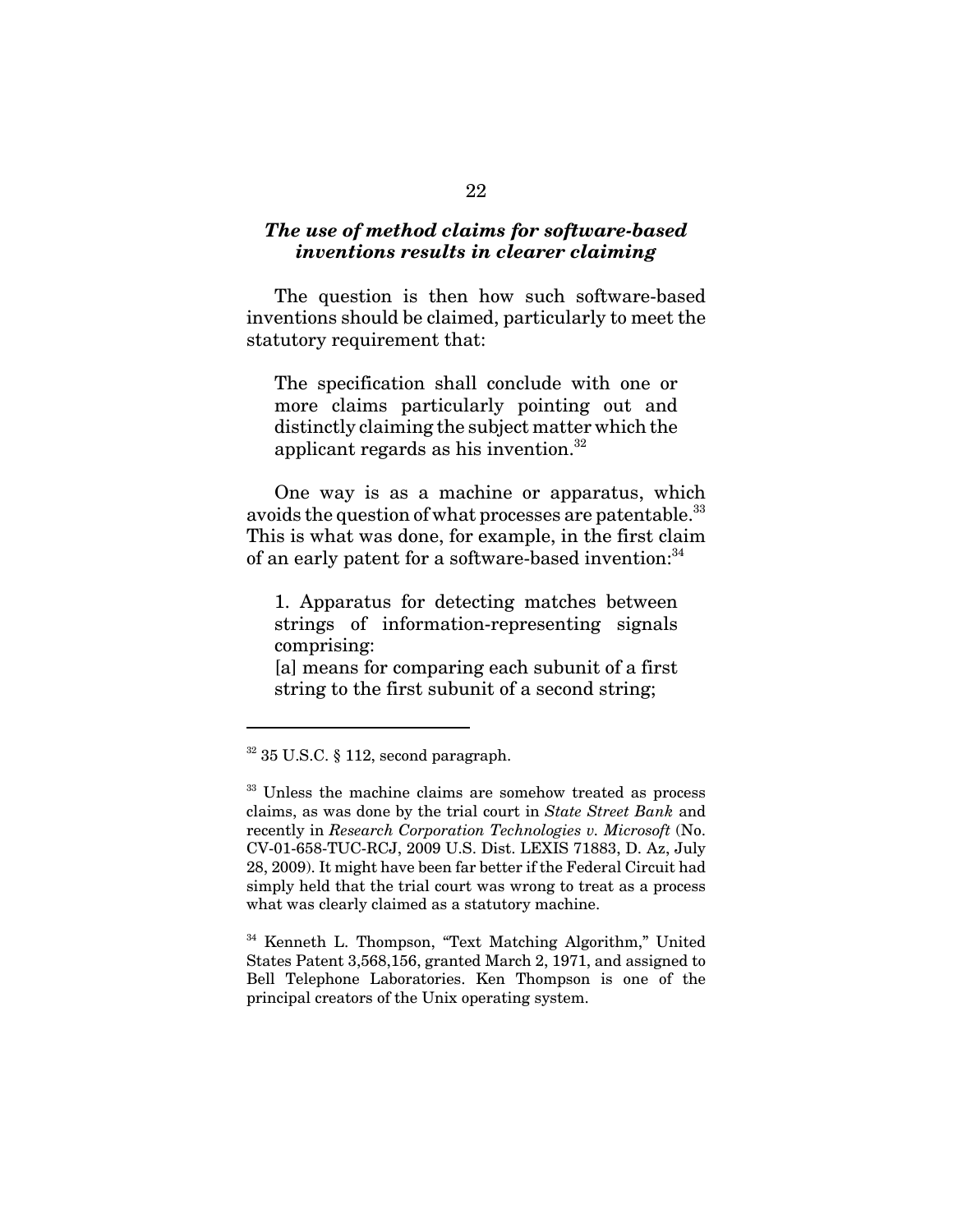[b] means for recording the identification of that subunit of the second string which subunit follows each matched subunit of the first string; [c] means for comparing each identified subunit of the second string to the next succeeding subunit of the first string;

[d] means for indicating a successful match when all subunits of the second string are compared; and

[e] means for indicating an unsuccessful match when all subunits of the first string are compared.

Since the elements of the claimed apparatus are in means-plus-function form, we have to look to the specification to see what is really being claimed.<sup>35</sup> And what we find is two very different implementations of the claimed special-purpose machine – the first in conventional digital logic of the period (DEC "Flip Chip" modules) and the second as assembly-language program segments for the IBM 7094 computer.36

<sup>36</sup> Presumably it was claimed this way to make the examiner see statutory subject matter (at least the digital logic) and then leverage that into a patent on the software implementation, both through claim 1 and a corresponding method claim 2. This application was filed at the time that Bell Labs was trying to determine the patentability of computer-based inventions. Another application that they filed became the subject of

<sup>35</sup> See 35 U.S.C. § 112, sixth paragraph:

An element in a claim for a combination may be expressed as a means or step for performing a specified function without the recital of structure, material, or acts in support thereof, and such claim shall be construed to cover the corresponding structure, material, or acts described in the specification and equivalents thereof.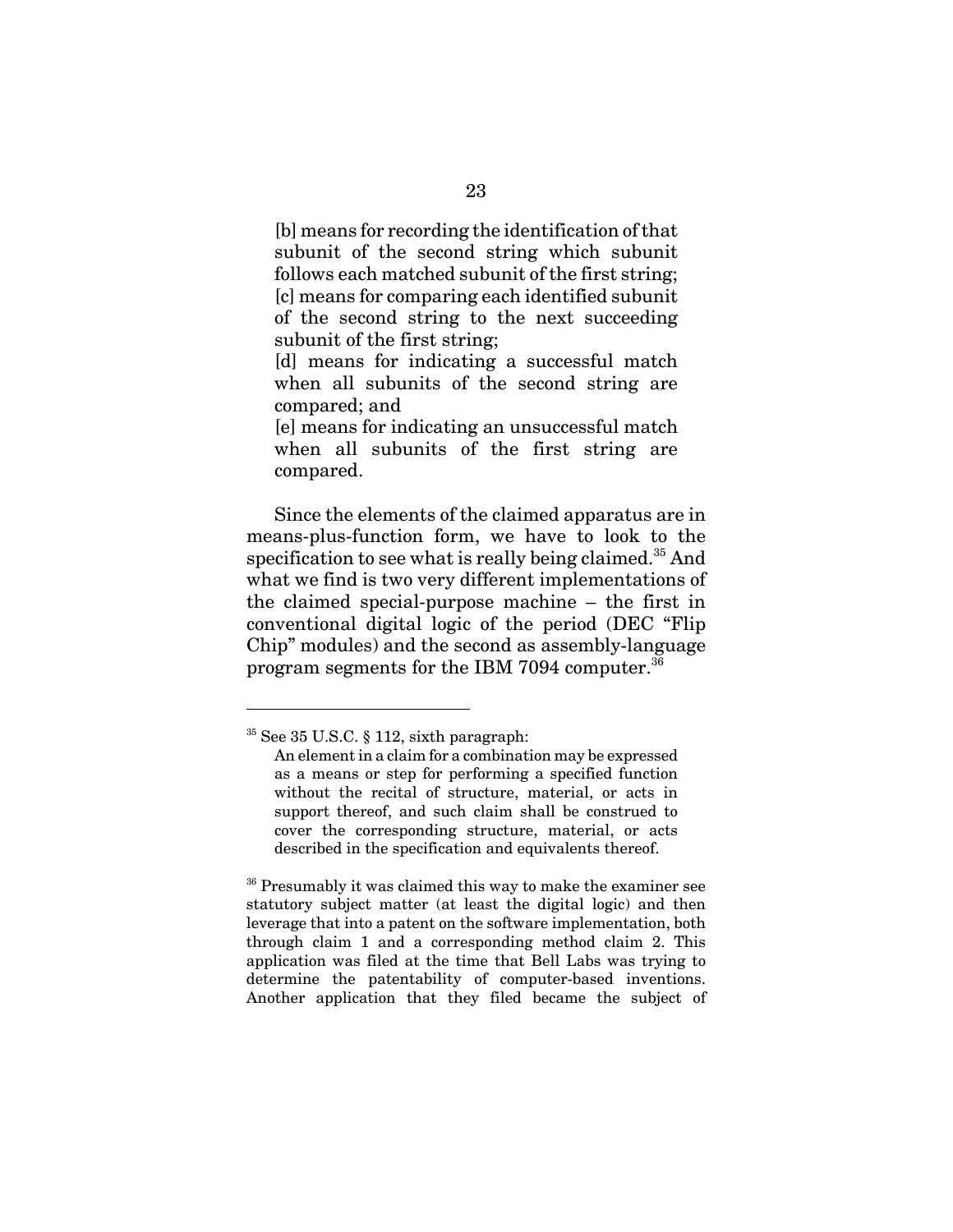Such a claim is undesirable because it is not clear on its face what is covered by the patent. One has to read through the specification and guess what structure corresponds to each functional element<sup>37</sup> and what may be equivalent to the structure in the specification. The Federal Circuit, in *State Street Bank*, apparently felt that it was necessary to include its view of the means for implementing each claim element so that the claim could be understood.<sup>38</sup>

A recent book posits that a major problem with patents today is that it is difficult for people to determine what is covered by a patent, and this lack of

38 149 F.3d at 1371-1372.

*Gottschalk v. Benson et al.*, 409 U.S. 63 (1972).

Similarly, when the invention of *State Street Bank* was claimed both as a method and a machine, the examiner rejected the method claims but allowed the corresponding machine claims. 149 F.3d at 1371.

 $37$  It is not necessary for the applicant to indicate the corresponding structure in the specification for a claim element to the examiner, and examiners seldom indicate what they considered the corresponding structure. The Board of Patent Appeals and Interferences does require that:

every means plus function and step plus function as permitted by 35 U.S.C. 112, sixth paragraph, must be identified and the structure, material, or acts described in the specification as corresponding to each claimed function must be set forth with reference to the specification by page and line number, and to the drawing, if any, by reference characters.

<sup>37</sup> C.F.R.  $§$  41.37(c)(1)(v). Because of that, every appeal coming to this Court from the Board will have the corresponding structure identified. But that is not the case for patents that have not been appealed to the Board.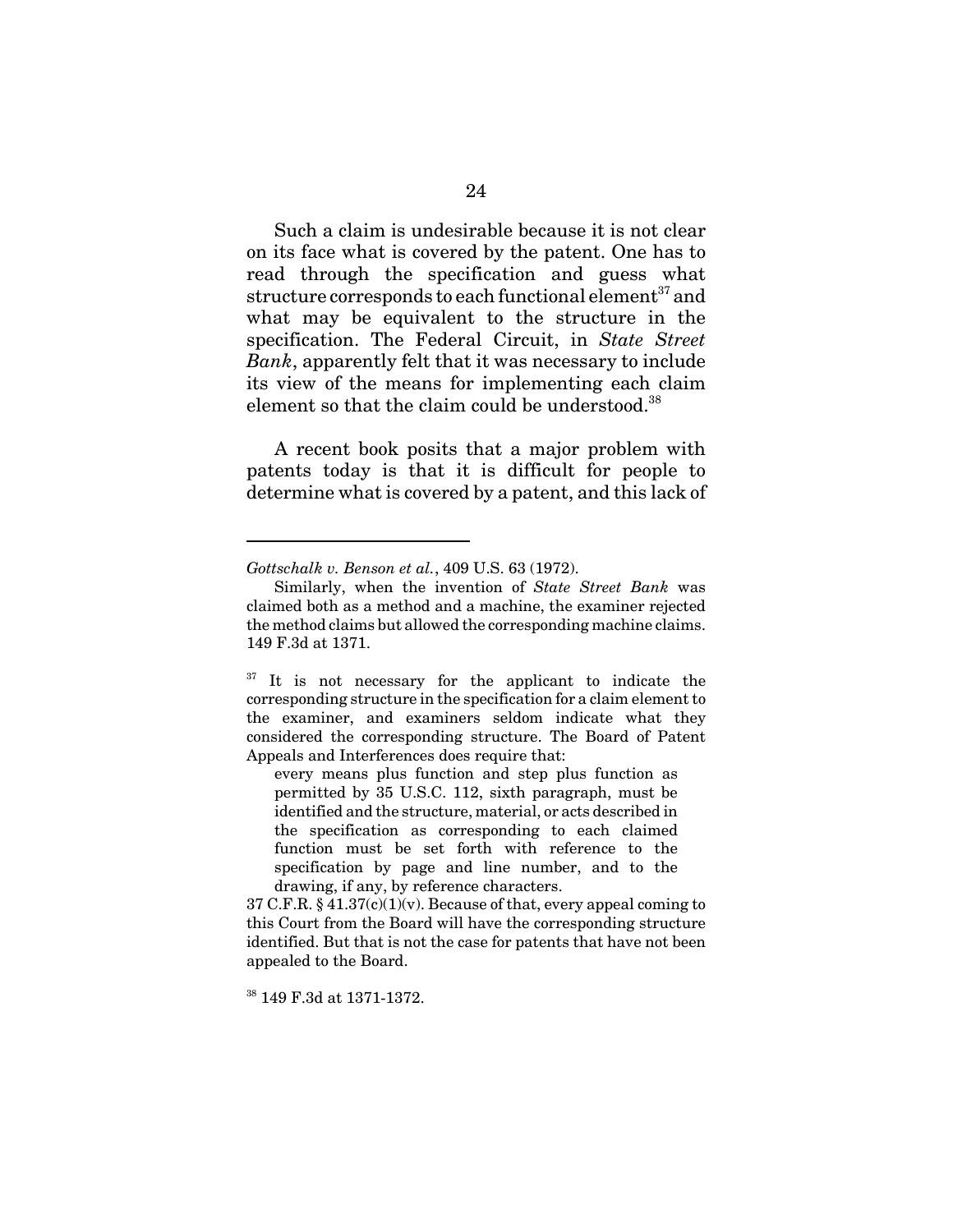a predictable property right produces uncertainty for developers and costly disputes that may outweigh the positive incentives of the patent system.39 The authors' research found that only in some sectors of technology, such as the pharmaceutical industry, do patents act as advertised, with their benefits outweighing their costs, while for software, the lack of clear claiming has a definite negative effect.

Software-based inventions can be claimed in a more straightforward manner using method claims, where the elements of the claims are the steps of the method performed by the new software technique.<sup>40</sup> This way of claiming simplifies the examination of the application, because it concentrates on the new method that is the heart of the invention. Much innovation today is in the techniques implemented using a computer, such as a more sophisticated way of controlling energy usage by an appliance which could

<sup>39</sup> James Bessen and Michael J. Meurer, *Patent Failure: How Judges, Bureaucrats, and Lawyers Put Innovation at Risk*, Princeton University Press, 2008, at 46-72 ("If You Can't Tell the Boundaries, Then It Ain't Property").

<sup>&</sup>lt;sup>40</sup> Some people may try to justify such a claim by saying that the claimed method "transforms" a general-purpose computer into a "special-purpose" computer. But that ignores when the claimed method occurs, which is when the "transformed" computer performs all the steps of the method. A method claim for transforming the computer would have steps such as "loading the program implementing the method from a storage device into the instruction-storage memory of the computer, so that the instructions implementing the steps of the method can be executed." Such a method is clearly obvious in light of decades of loading program instructions to be executed into memory.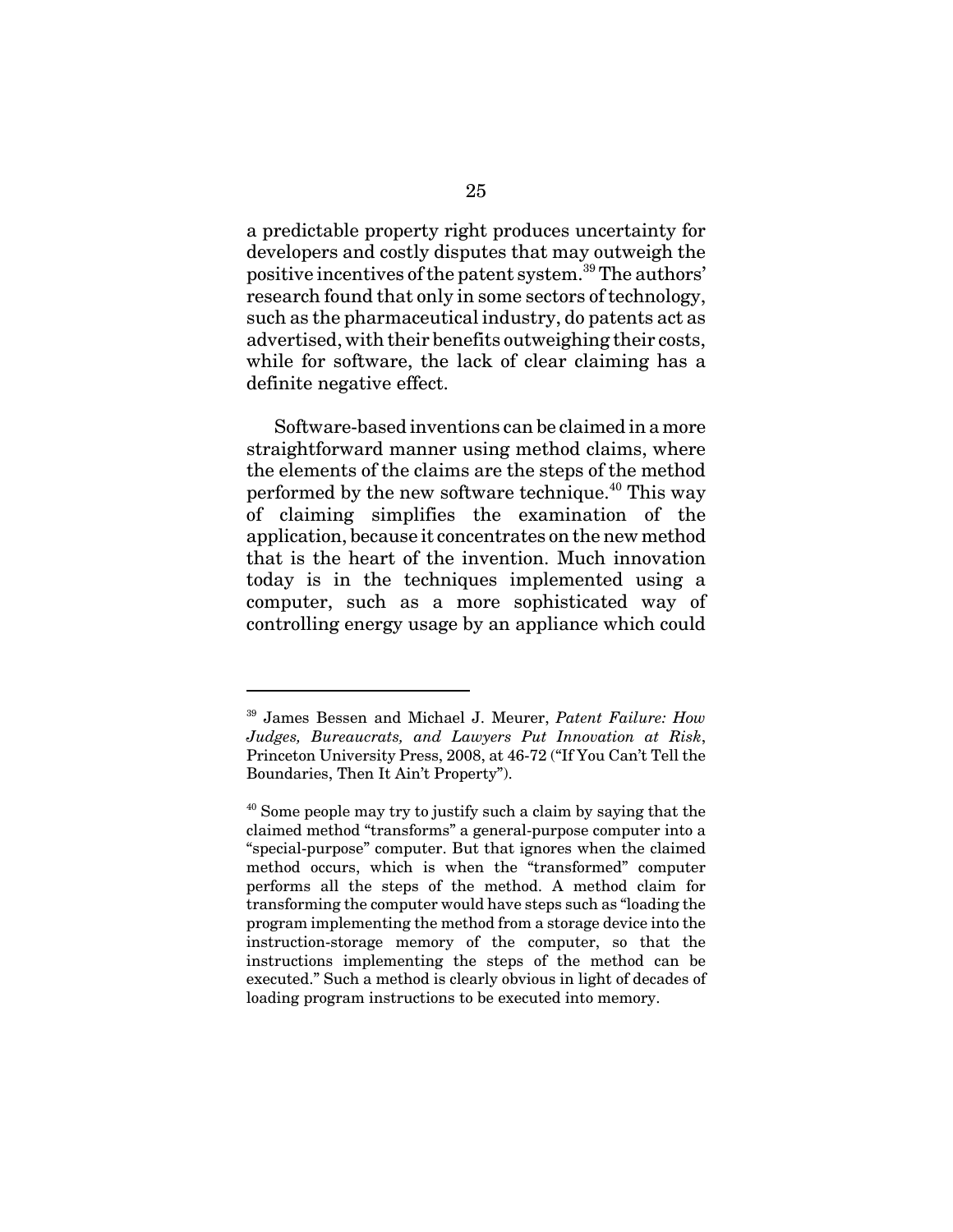not be practically implemented using a mechanical controller.

For example, the claim above rewritten as a method claim would be:

The method of detecting matches between strings of electronically coded subunits comprising the steps of:

[a] comparing each subunit of a first string to the first subunit of a second string;

[b] recording the identification of that subunit of the second string following each matched subunit of the first string;

[c] comparing each identified subunit of the second string to the next succeeding subunit of the first string;

[d] indicating a successful match when all subunits of the second string are compared; and [e] indicating an unsuccessful match when all subunits of the first string are compared.<sup>41</sup>

Not only does the use of the process claim not require that the specification be consulted to find corresponding structure to determine the scope of the claim, but it is infringed not when some collection of parts capable of performing the claimed method happen to come together in one machine, perhaps from

 $41$  This is, in fact, Claim 2 of the 3,568,156 patent, except that the steps of the method are numbered rather than using letters to correspond to the "means-for" elements of the apparatus claim.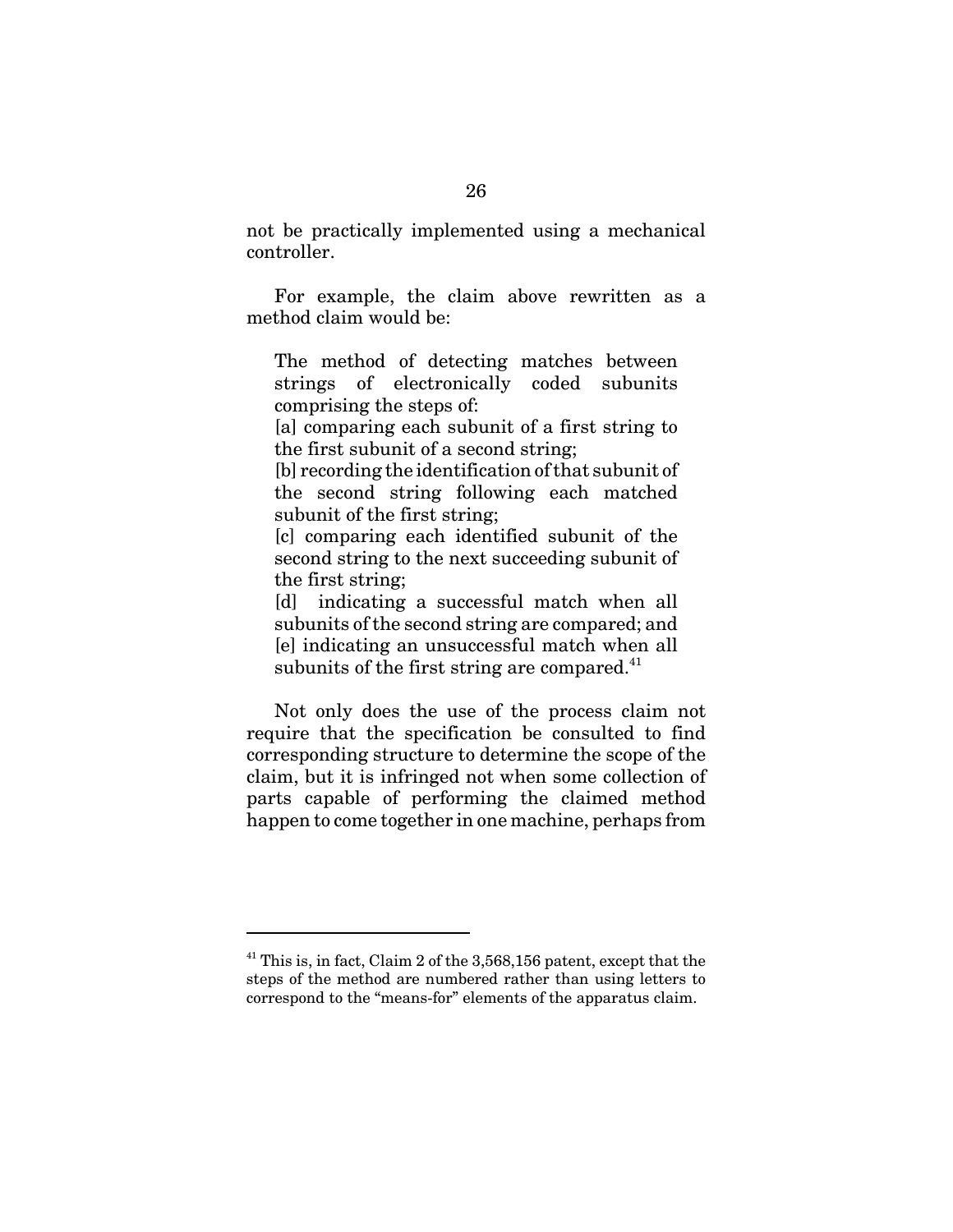different programs, but when the new method is actually performed.<sup>42</sup>

It should not be surprising that it is convenient to claim the technique of a software-based invention using language that is similar to describing the steps a person would do to perform the technique. But that is not because it is practical for a person to actually perform the technique, but because of our tendency to anthropomorphize computers, $43$  describing the things done by a computer as if it were being done by a person.

But a claim to a software-based invention will often contain language explicitly limiting it to a computer (often in the preamble) or implicitly because of the nature of claim elements. For example, in the claim immediately above, the preamble limits the claim to

 $42$  For those wanting to catch people constructing the specialpurpose computer created by the method, a dependent claim such as "A digital computer system programmed to perform the method of claim N" can be used. Similarly, an article of manufacture claim to catch those producing the disks used to distribute an implementation of the method, a claim like "A computer-readable medium storing a computer program implementing the method of claim N" can be used. With both, the examiner can concentrate on determining the novelty and nonobviousness of the claimed method, and then simply check to see that the dependent claims are in the proper form.

 $43$  Ironically, the term "computer" referred to a person who carried out calculations or computations, such as those employed by the military to calculate ballistics tables. As analog and digital computers took over these tasks, in the middle of the twentieth century, the term took on today's meaning of a device performing the computations.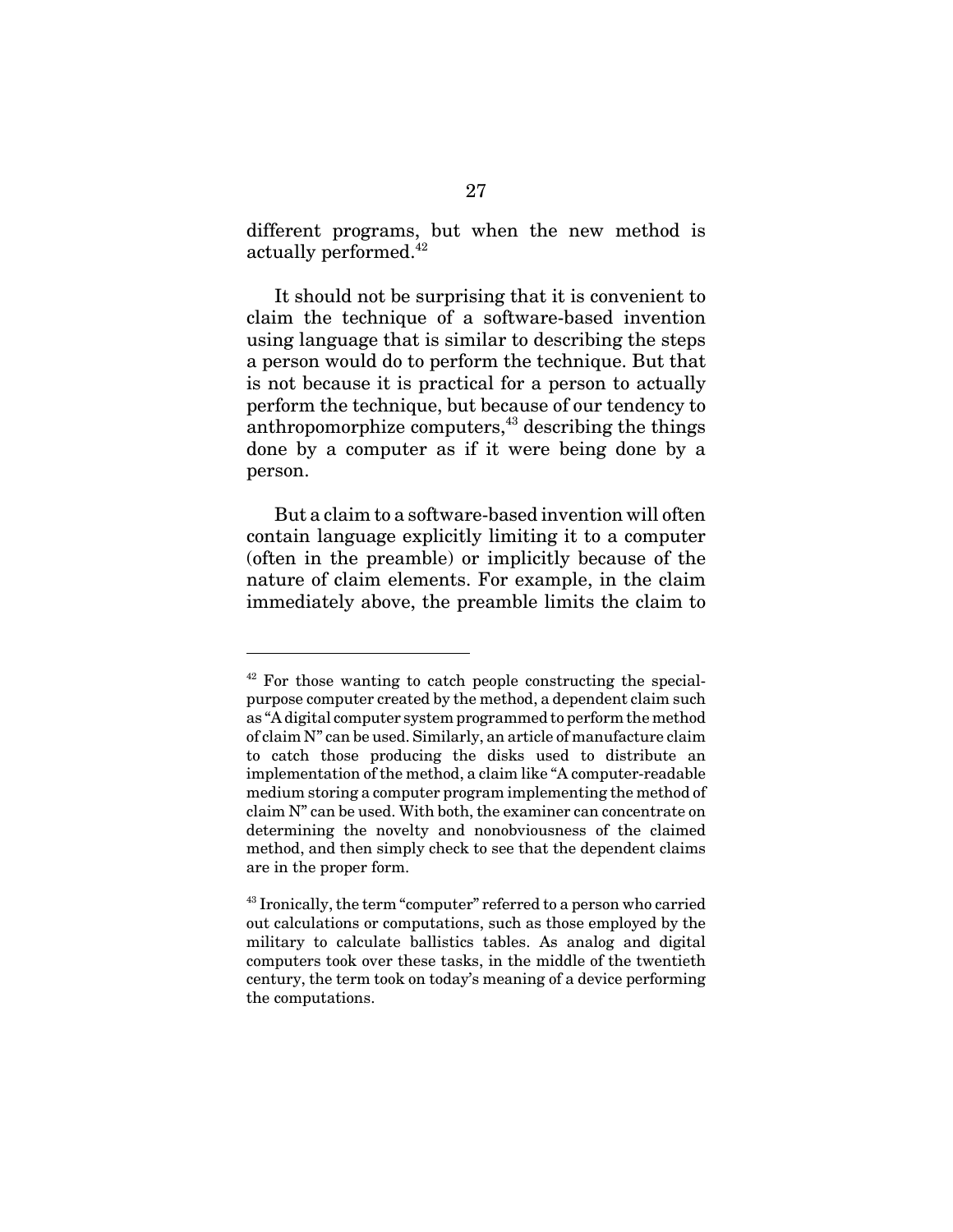"electronically coded subunits" and not strings of characters written on paper to be read by a person.

Claiming a software-based invention as a method is clearly not the type of clever claiming this Court warned about when it said:

A competent draftsman could attach some form of post-solution activity to almost any mathematical formula; the Pythagorean Theorem would not have been patentable, or partially patentable, because a patent application contained a final step indicating that the formula, when solved, could be usefully applied to existing surveying techniques. The concept of patentable subject matter under §101 is not "like a nose of wax which may be turned and twisted in any direction  $***$ .<sup>44</sup>

Instead, claiming a software-based invention as a method makes it clear where the novelty of the invention rests, which in turn makes it easier for the examiner to assess whether the requirements of novelty and non-obviousness have been met.

Using a process claim rather than a machine claim,45 coupled with the Federal Circuit's developing

<sup>44</sup> *Parker v. Flook*, 437 U.S. 584, 590 (1978).

<sup>&</sup>lt;sup>45</sup> If it is desirable to also claim the software-based invention as a machine or apparatus for purposes of who infringes, that can easily be done with a dependent claim in the form of "A digital computer system programmed to perform the method of [the parent method claim]."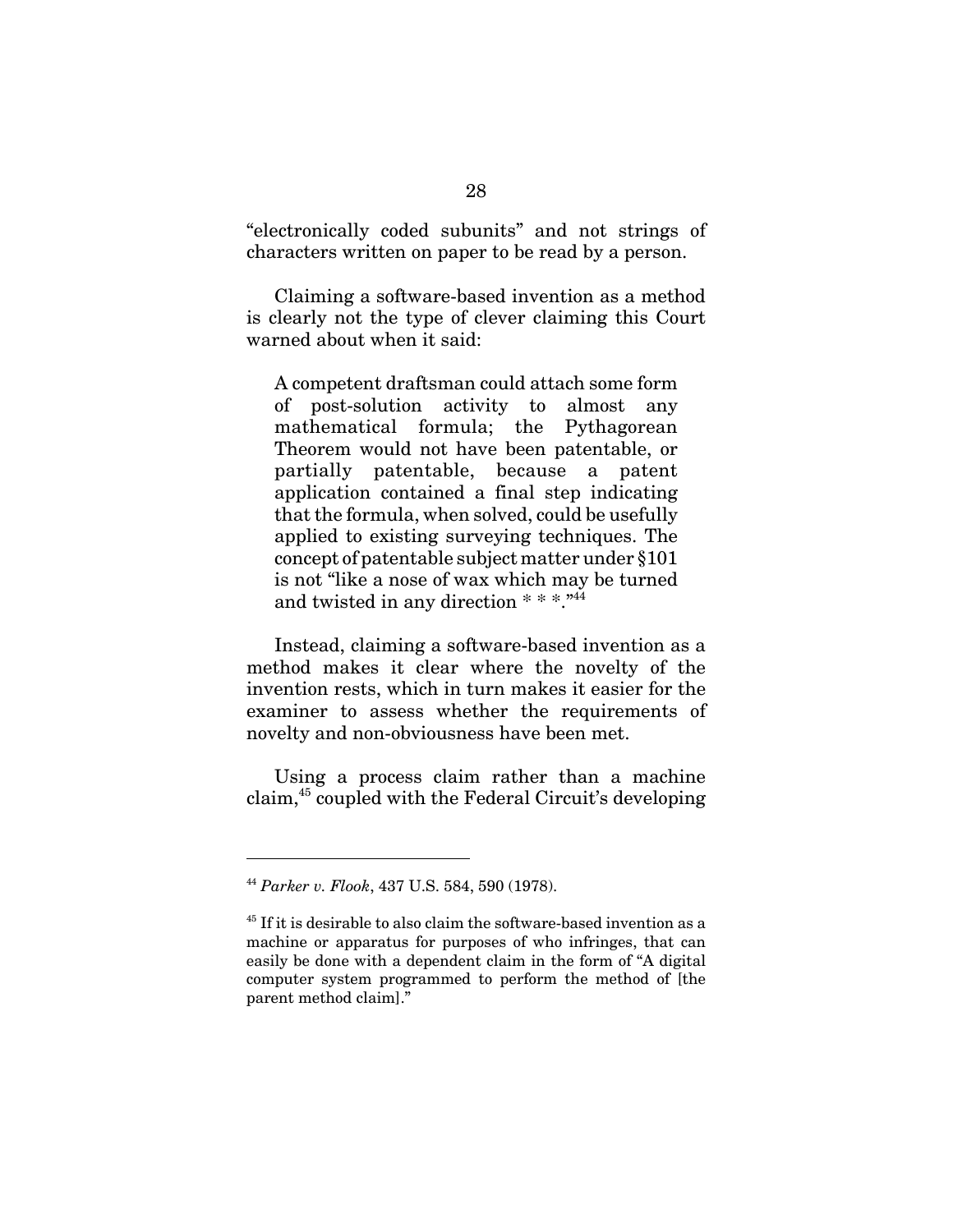law on full-scope enablement, $46$  applicants will specify in the claim the particular steps of their claimed method that creates the special-purpose computer, but not use language overly broad lest their patent be invalid for lack of enablement. Unlike claiming the invention as a machine using functional elements, there will be no need for a person wanting to know the scope of the claims to guess at what structure in the specification defines each claim element, how broadly that structure should be read, and what are its equivalents.

This Court should support the use of process claims for software-based inventions because they represent a way of more clearly claiming what would otherwise be statutory: the special-purpose machine programmed to perform the method.

## *A clear line: statutory methods make or use a machine, manufacture, or composition of matter*

Judge Dyk's concurrence below notes that the original understanding at the time of the first patent statutes was that an "art" in the patent sense (changed to "process" by the Patent Act of 1952) involved "working or making of any manner of new manufacture," and that "manufacture" – something

<sup>46</sup> See, for example, *Sitrick v. Dreamworks*, 516 F.3d 993 (Fed. Cir. 2008). It is far, far better for examiners to spend their limited time not only determining whether a claimed invention is really novel and non-obvious as well as making sure that the scope of the claim is commensurate with what has been disclosed, than to try to apply confusing and sometimes contradictory rules to determine whether a claim recites statutory subject matter.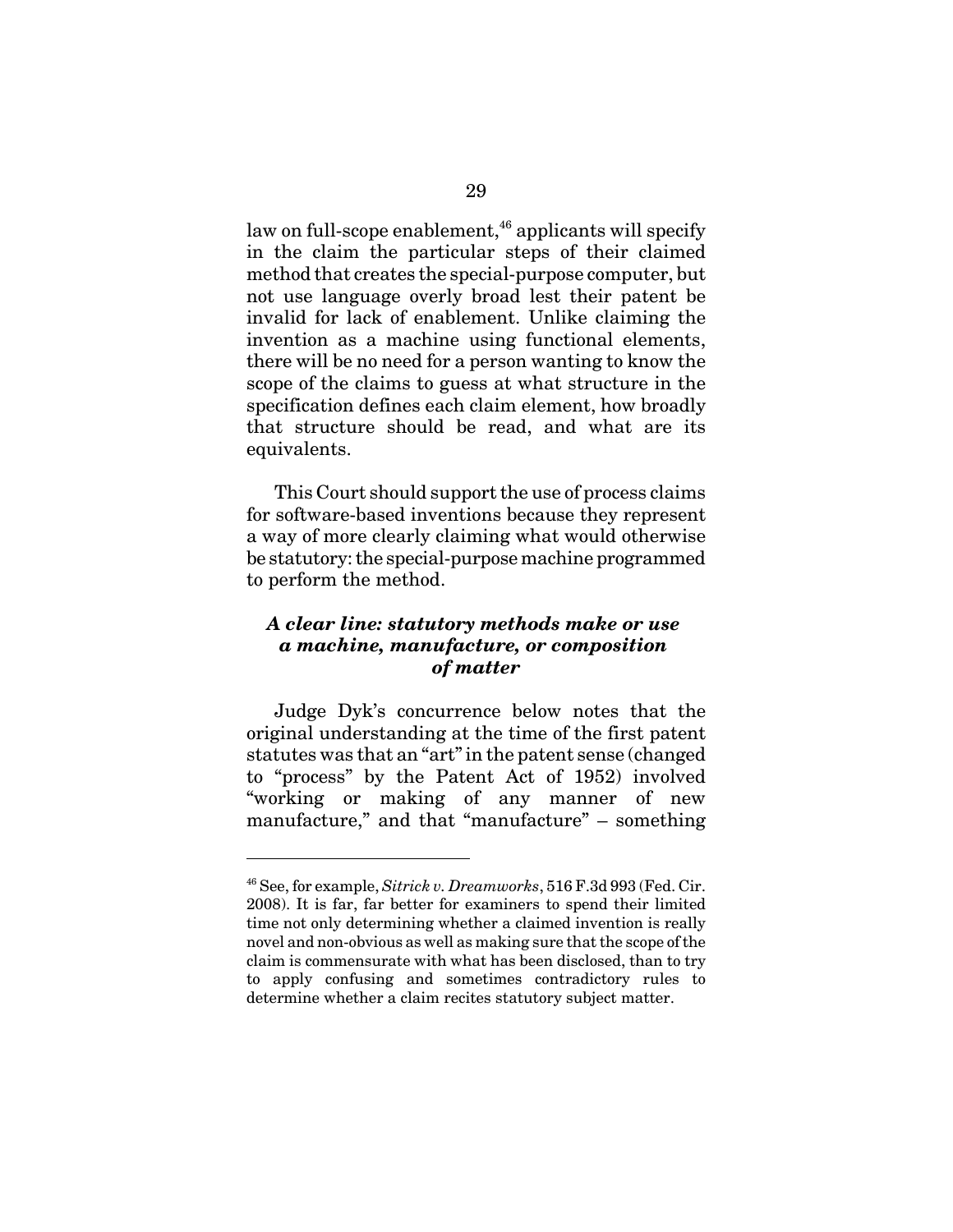man-made – encompassed "machines" and "compositions of matter."47

This comes from the English Statute of Monopolies, which was the basis of United States patent law, and Congress explicitly recognized that limit on statutory subject matter by including similar categories in the early patent acts and carrying them over to the present statutes.<sup>48</sup>

Judge Dyk also notes that "methods of organizing human activities" were never considered patentable at the time the patent statutes were written, even though they clearly existed at that time.<sup>49</sup>

<sup>47</sup> *In re Nuijten*, 515 F.3d 1361 (Fed. Cir. 2008, *cert. denied*), held that even though signals are in a sense "man-made," they are not "manufactures" as that term is used in Section 101. 515 F.3d at 1356-1357.

<sup>&</sup>lt;sup>48</sup> The first book published in the United States on patent law notes that the language of the Statute of Monopolies and the Patent Act of 1793 are "co-extensive" and "British authorities, therefore, so far as circumstances are similar, and the reasons for the cases remains the same, will be pertinent for determining what kinds of new invented things may be the legal subjects of patent monopolies." Thomas G. Fessenden, *An Essay on the Law of Patents for New Inventions* (1810), at 59. (Available at http://www.ipmall.info/hosted\_resources/ip\_antique\_library/Pat ent/Fessenden\_1810.pdf)

 $49$  It is possible that some patents have been granted for processes that seem not to meet this test, but in some instances that may be because one is looking at the title of the patent and not what was actually claimed. In other instances, the patent may have been granted without full consideration of the rule.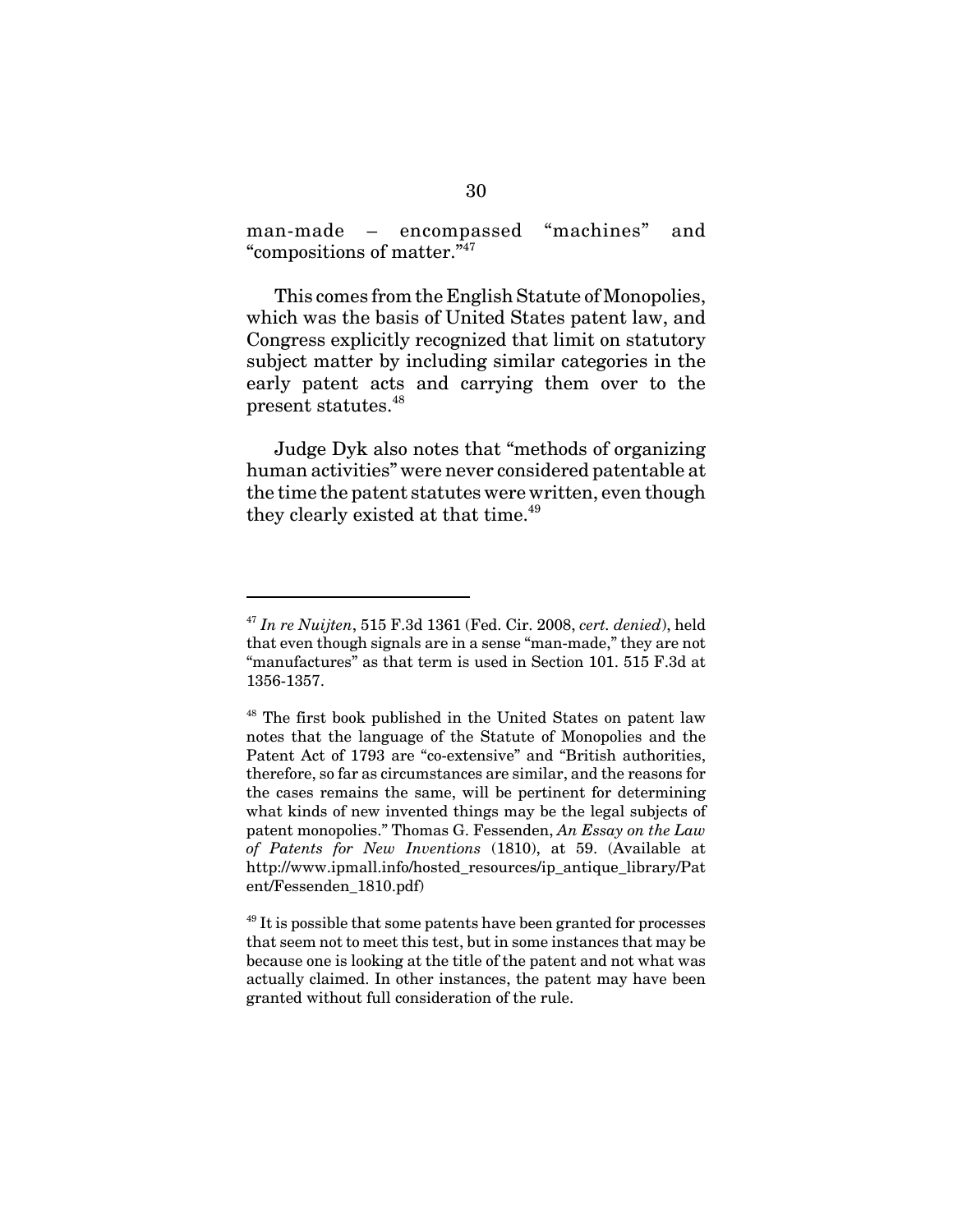Updating the Statute of Monopolies' formulation to use current terms from the patent statutes, we get a clear statement of when a process is patentable: *A process is patentable subject matter when it involves making or using a machine, manufacture, or composition of matter.*

Although this test is over two centuries old, because the understanding "machine, manufacture, or composition of matter" has evolved with technology, so has this test. It provides a good and clear line for even the most cutting-edge technology.

With respect to "using," that means that at least one step of the claimed process is performed by a specified machine or the person performing the method uses a specified machine, manufacture, or composition of matter in order to perform at least one step of the claimed process.

Software-based inventions would be statutory under this test as a method if they are claimed as running on a digital computer, which would clearly be "using a machine." The method claims would not be for "making a machine," since as noted previously, such a claim would have steps such as "loading the program implementing the method from a storage device into the instruction-storage memory of the computer, so that the instructions implementing the steps of the method can be executed," and would most likely be obvious in light of past techniques for loading programs into a digital computer to be run.

As noted above, sometimes courts have applied the rule for whether a process is patentable to machines, manufactures, and compositions of matter. It is worth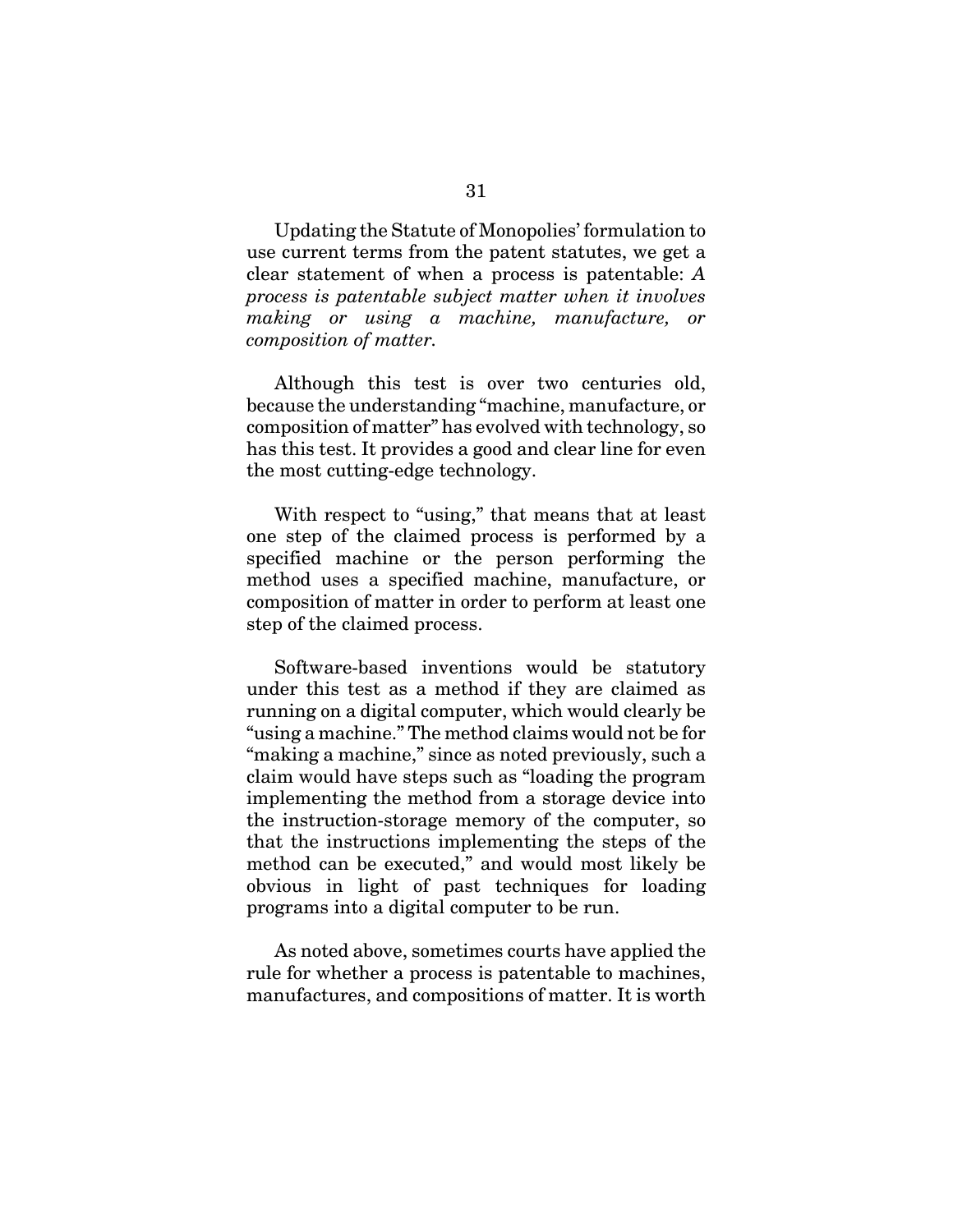restating the rule that: *Claims drawn to the other categories (machine, manufacture, or composition of matter) are always statutory subject matter.* Machines, manufactures, and compositions of matter are all concrete things. They will never be "laws of nature, physical phenomena and abstract ideas,"50 the exceptions to statutory subject matter.

There is another rule that needs restating: *A claim that covers both statutory and non-statutory embodiments (under the broadest reasonable interpretation of the claim when read in light of the specification and in view of one skilled in the art) embraces subject matter that is not eligible for patent protection and therefore is directed to non-statutory subject matter*. 51

This means that in the broadest reading of the claim, $52$  it must involve making or using a machine, manufacture, or composition of matter. As an example, consider the two claims in *Benson*. 53 Claim 8 was:

 $52$  "[A]s an initial matter, the PTO applies to the verbiage of the proposed claims the broadest reasonable meaning of the words in their ordinary usage as they would be understood by one of ordinary skill in the art, taking into account whatever enlightenment by way of definitions or otherwise that may be afforded by the written description contained in the applicant's specification." *In re Morris*, 127 F.3d 1048, 1054 (Fed. Cir. 1997).

<sup>50</sup> *Diehr*, 450 U.S. at 185.

<sup>51</sup> United States Patent and Trademark Office, "Interim Examination Instructions for Evaluating Subject Matter Eligibility Under 35 U.S.C. § 101," August 2009.

<sup>53</sup> See 409 U.S. at 73-74.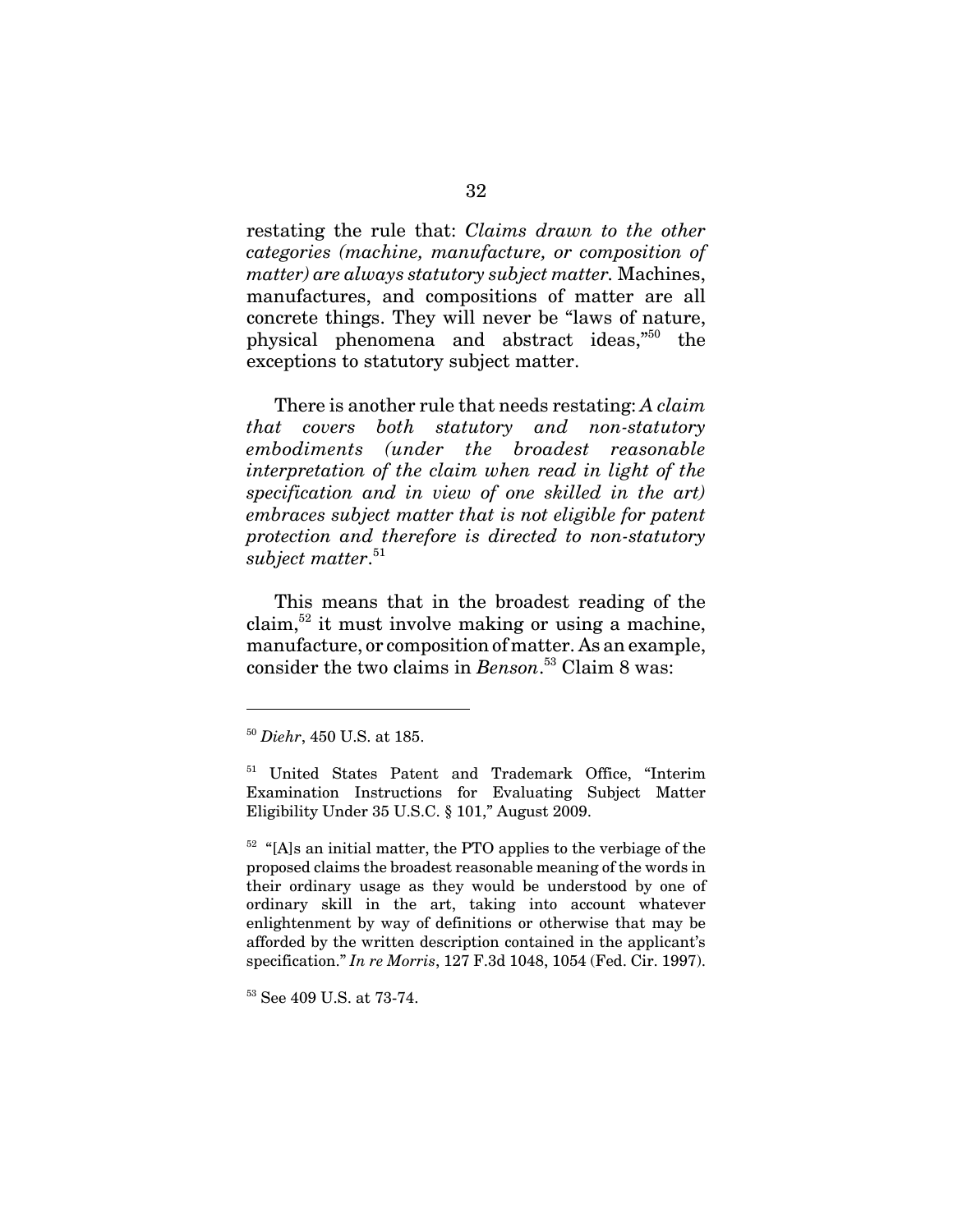The method of converting signals from binary coded decimal form into binary which comprises the steps of –

(1) storing the binary coded decimal signals in a reentrant shift register,

(2) shifting the signals to the right by at least three places, until there is a binary '1' in the second position of said register,

(3) masking out said binary '1' in said second position of said register,

(4) adding a binary '1' to the first position of said register,

(5) shifting the signals to the left by two positions,

(6) adding a '1' to said first position, and

(7) shifting the signals to the right by at least three positions in preparation for a succeeding binary '1' in the second position of said register.

Because the claimed process uses a machine or manufacture (the "reentrant shift register"), the claim is statutory. In this respect, the opinion of this Court in this case would overrule *Benson*. In contrast, Claim 13 was:

A data processing method for converting binary coded decimal number representations into binary number representations comprising the steps of –

(1) testing each binary digit position *i*, beginning with the least significant binary digit position, of the most significant decimal digit representation for a binary '0' or a binary '1';

 $(2)$  if a binary '0' is detected, repeating step  $(1)$ for the next least significant binary digit position of said most significant decimal digit representation;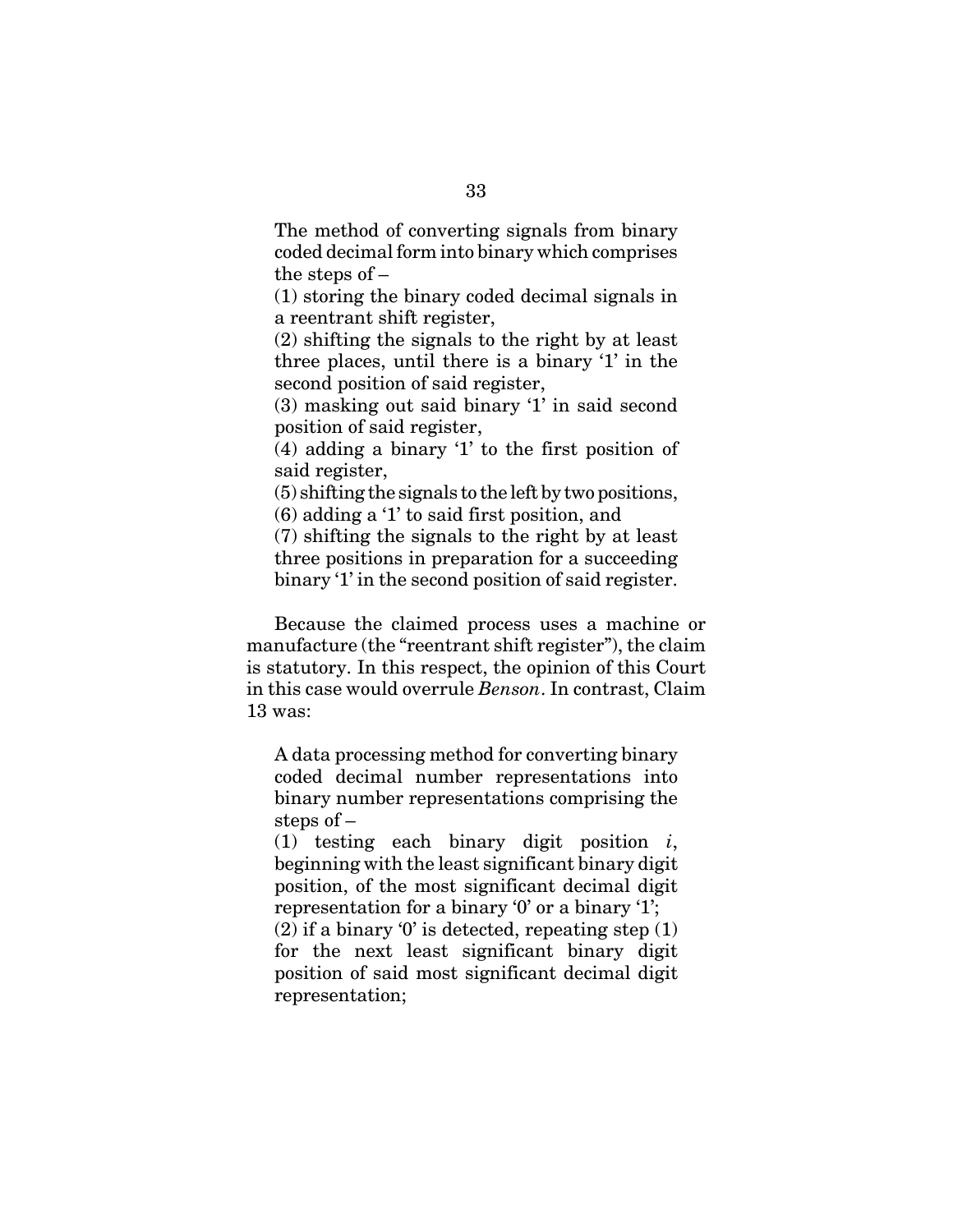(3) if a binary '1' is detected, adding a binary '1'at the (i+1)th and (i+3)th least significant binary digit positions of the next lesser significant decimal digit representation, and repeating step (1) for the next least significant binary digit position of said most significant decimal digit representation;

(4) upon exhausting the binary digit positions of said most significant decimal digit representation, repeating steps (1) through (3) for the next lesser significant decimal digit representation as modified by the previous execution of steps (1) through (3); and (5) repeating steps (1) through (4) until the second least significant decimal digit representation has been so processed.

Because the claim is not limited to the making or using of a machine or manufacture, and instead can be performed by a person, it would not be statutory. Similarly, the claim in this case would not be statutory because it is not limited to the making or using of a machine, manufacture, or composition of matter.

This new test could be satisfied by an applicant by simply reciting in the claim's preamble that the method operates on, or uses, a digital computer system. But another principle should be make clear: *While using a machine may make a claim statutory, if the method itself is known in the prior art, simply adding a machine to perform the method does not necessarily make the claim nonobvious*. 54

<sup>54</sup> See 35 U.S.C. § 103.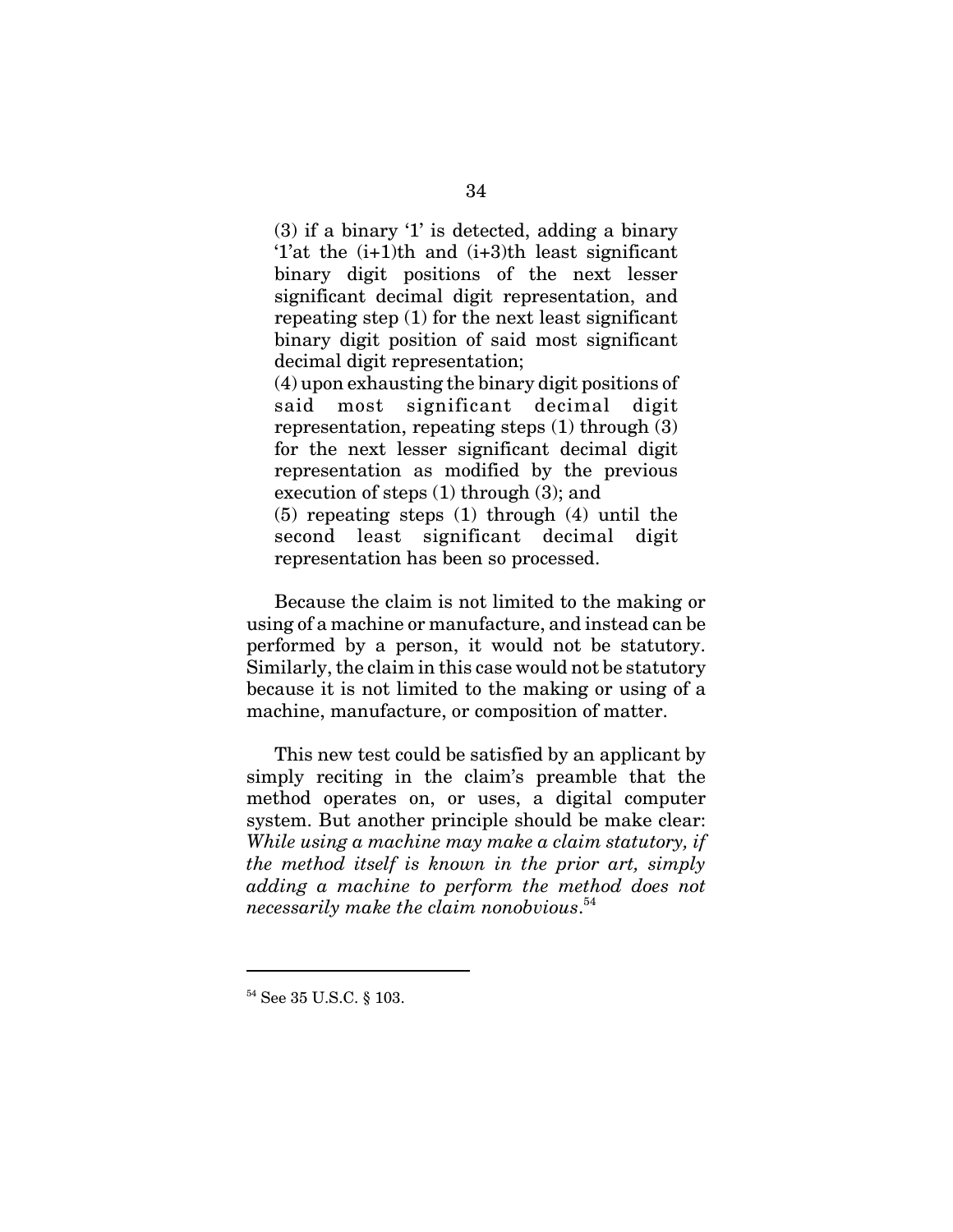Even if the claim does not explicitly recite a machine, it may be statutory if it recites elements that require a machine. So, for example, limiting a claimed method to a "relational database management system" would also make it statutory, since such a method can only be performed on a machine with such software.<sup>55</sup>

The claims in *Diehr* would be statutory subject matter, but whether they are patentable would depend on whether their method was nonobvious in light of its use of a well-known equation. Novelty, nonobviousness, and enablement should be the primary tests for patentability, not some long debate with the examiner and the courts over whether the claim recites a "particular" machine after which the examiner "throws in the towel" and grants the patent.

#### **Conclusion**

There is no indication that Congress intended that anything that can be described as a series of steps should be entitled to patent protection. Yet for software-based inventions, claiming by describing the particular steps of a method provides the clearest notice of what the inventor regards as his invention.

The question is where to draw the line. It is important that such a line be drawn to correspond

<sup>55</sup> In *Ex parte Koo and Leung*, Appeal 2008-1344 (BPAI, November 26, 2008), the Board found that such a claim was *not* statutory because the system of the claim "could be a software system" and not a particular machine as the Federal Circuit required in its opinion in this case. That simply underscores the problem with the Federal Circuit's test, because of course a "software system" will perform the steps of the method only when run on a machine.